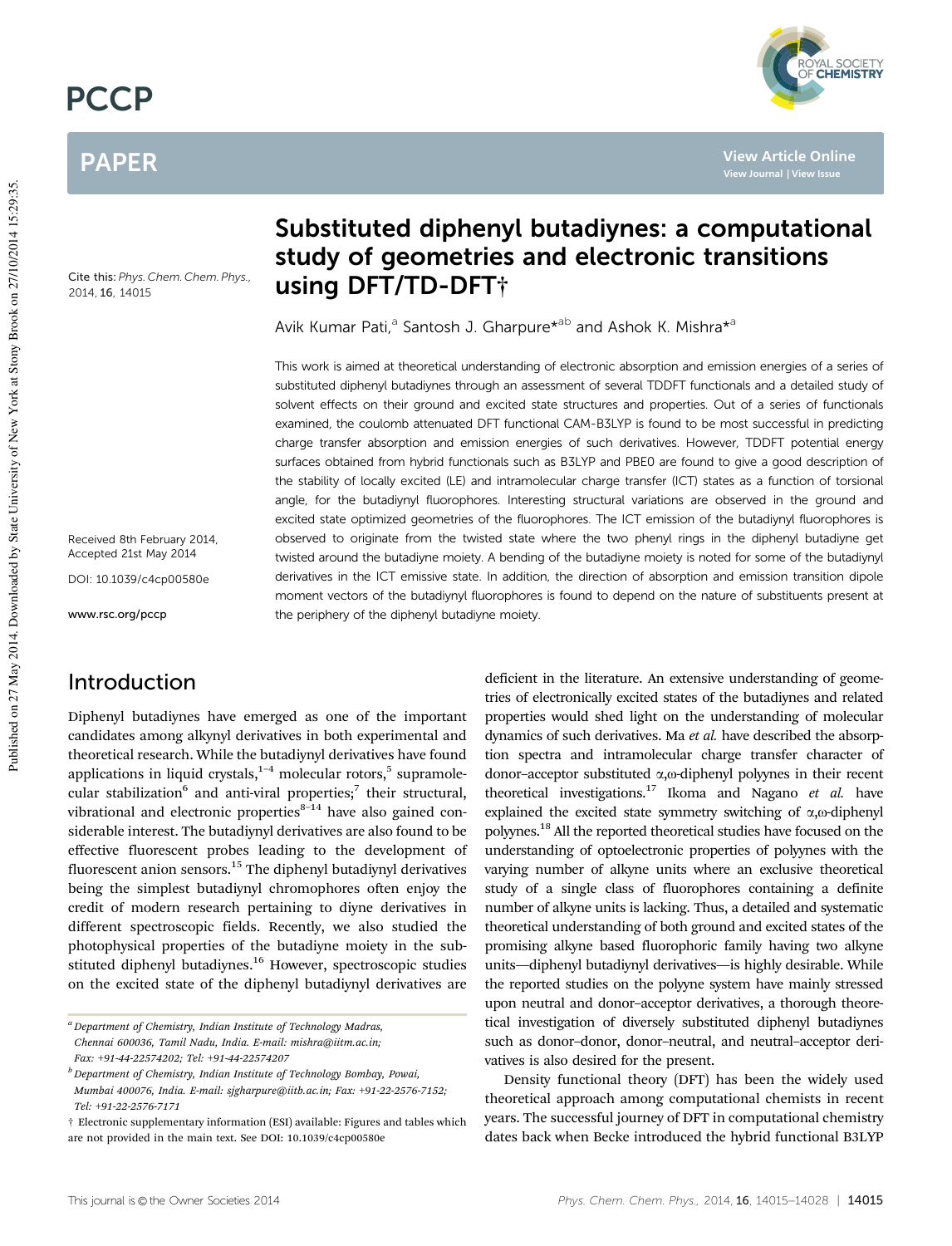in the literature.19,20 The hybrid DFT functionals which include the exchange functional as a linear combination of HF exchange and DFT exchange have wider applications in transition state and excitation energy calculations than conventional pure DFT functionals. $2^{1-23}$  The time dependent extension of DFT, namely TDDFT, has also received a wider acclaim for the excitation energy calculations of electronically excited states.<sup>24-28</sup> Although TDDFT enjoys huge success, it carries its drawbacks as it underestimates long-range charge transfer excitation energies. $29-36$ To circumvent the problem of underestimation of long-range charge transfer excitation energy, long-range exchange corrections (LC) have been invoked in DFT functionals where the exact exchange–correlation (xc) is substituted by the admixture of position dependent HF exchange and DFT exchange–correlation, $33,37-49$  which is in contrast to the conventional hybrid functional containing a constant fraction of HF exchange. Savin and co-workers<sup>38,41</sup> and Gill<sup>37</sup> *et al.* put forward a long-range correction scheme where the electron repulsion operator  $1/r_{12}$  is divided into two parts—one is short range and another one is the long range part which are described using standard error function. Tawada *et al.* applied long-range correction for exchange functionals, reproducing the correct asymptotic potential energy behavior for the ethylene-tetrafluoroethylene derivative.<sup>33</sup> Longrange corrections for generalized gradient approximation (GGA) functionals with HF exchange using standard error function were introduced by Iikura et al.<sup>39</sup> The short-range exchange interaction was expressed through the pure density functional and the long-range exchange interaction was described through HF exchange in the long-range corrections. Yanai and Peach *et al.*42,45,47 presented the coulomb attenuated hybrid exchange– correlation functional (CAM-B3LYP) implementing different proportions of HF exchange for different ranges of space. Scuseria and co-workers $49-52$  produced several long-range corrected functionals and examined such functionals in excitation energy calculations of different molecular systems. The applicability of the CAM-B3LYP functional was extensively checked by Peach *et al.*<sup>53</sup>

In this article, we investigate the performance of several TDDFT functionals in the calculation of charge transfer absorption and emission energies of a series of substituted diphenyl butadiynes. Furthermore, we thoroughly investigate the effect of solvent contributions to the ground and excited state structures and properties of the butadiynyl derivatives to understand the charge transfer behavior of such derivatives. Next, a study of the transition dipole moment (TDM) vector of the butadiynyl fluorophores is carried out to understand the effect of substituents on TDM.

# Computational details

All calculations were carried out using the Gaussian 09 computational suite.<sup>54</sup> Ten functionals such as BLYP,  $55,56$  PBE,  $57$  B3LYP,  $20$ PBE0,<sup>58,59</sup> M06-2X,<sup>23</sup> M05-2X,<sup>60</sup> LC-BLYP,<sup>33</sup> LC-PBE,<sup>39,61</sup> B98,<sup>62</sup> and CAM-B3LYP<sup>42</sup> were used for TDDFT vertical electronic absorption calculations. The ground state geometry optimized

with the B3LYP method at the 6-311G(d,p) level of theory was considered for TDDFT absorption calculations. Various basis sets were screened in ground state geometry optimization calculation of the fluorophore PhPh and all the basis sets gave almost similar results. Thus, the ground state geometry of all the fluorophores was optimized using the  $6-311G(d,p)$  basis set without the usage of diffuse function and thereby reducing computational cost. The frequency calculations were performed at the optimized geometry using B3LYP/6-311G(d,p) level of theory to ascertain whether the optimized geometry is at the stationary point without any imaginary frequency.

The locally excited (LE) state and intramolecular charge transfer (ICT) state geometries were optimized by TD-B3LYP/ 6-311G(d,p) level of theory with  $C_1$  symmetry and the minima were confirmed through frequency calculations. The excited state optimized geometry was employed to compute emission energies as vertical de-excitations using the TDDFT method with B3LYP, PBE0, M052X, LC-BLYP, and CAM-B3LYP functionals. The effect of solvent in the absorption and emission energy calculations was studied through the self-consistent reaction field (SCRF) using the polarizable continuum model (PCM)<sup>63</sup> which considers a cavity inside the solvent, and a solute molecule is entrapped inside the cavity distributing its charge on the surface of the cavity, outside of which is regarded as a continuum mainly characterized by the dielectric constant. It is pertinent to mention that the standard parameters ( $\alpha$  = 0.19,  $\beta$  = 0.46, and  $\mu$  = 0.33) were used for the CAM-B3LYP functional. For the long range corrected functional LC-BLYP, the standard  $\mu$  value ( $\mu$  = 0.33) was used for all the calculations. The TD-CAM-B3LYP functional was also used to optimize the charge transfer excited state so as to compare the geometry with the TD-B3LYP optimized geometry.

# Results and discussion

### Effect of solvent on the ground state geometry

The gas phase optimized ground state geometries of the fluorophores under study here are represented in Fig. 1. Cyclohexane, heptane, dioxane, tetrahydrofuran (THF), dichloromethane (DCM), isopropanol, methanol (MeOH), acetonitrile  $(CH_3CN)$ , and *N*,*N*-dimethylformamide (DMF) were chosen as solvents of choice in our investigation. The ground state optimized structures of all the fluorophores but  $Me<sub>2</sub>NMe<sub>2</sub>N$  were found to be almost planar not only in the gas phase (Fig. 1) but also in solvents of varying polarities (see Fig. S1, ESI†). The ground state geometry of the fluorophore  $Me<sub>2</sub>NMe<sub>2</sub>N$  was observed to be particularly interesting given the fact that it is planar in the gas phase, partially twisted in non-polar to moderately polar solvents like cyclohexane, heptane, dioxane, THF, DCM, isopropanol and MeOH, and almost completely twisted in highly polar solvents like  $CH<sub>3</sub>CN$  and DMF (Fig. 2). The observed twisting is not the twist of the  $C(Ph)$ –N(NMe<sub>2</sub>) bond which is very common in dimethyl amino substituted fluorophores in photochemistry, rather it is the twist of two phenyl rings around the butadiyne moiety. As solvent polarity increases, the partially twisted molecule gets converted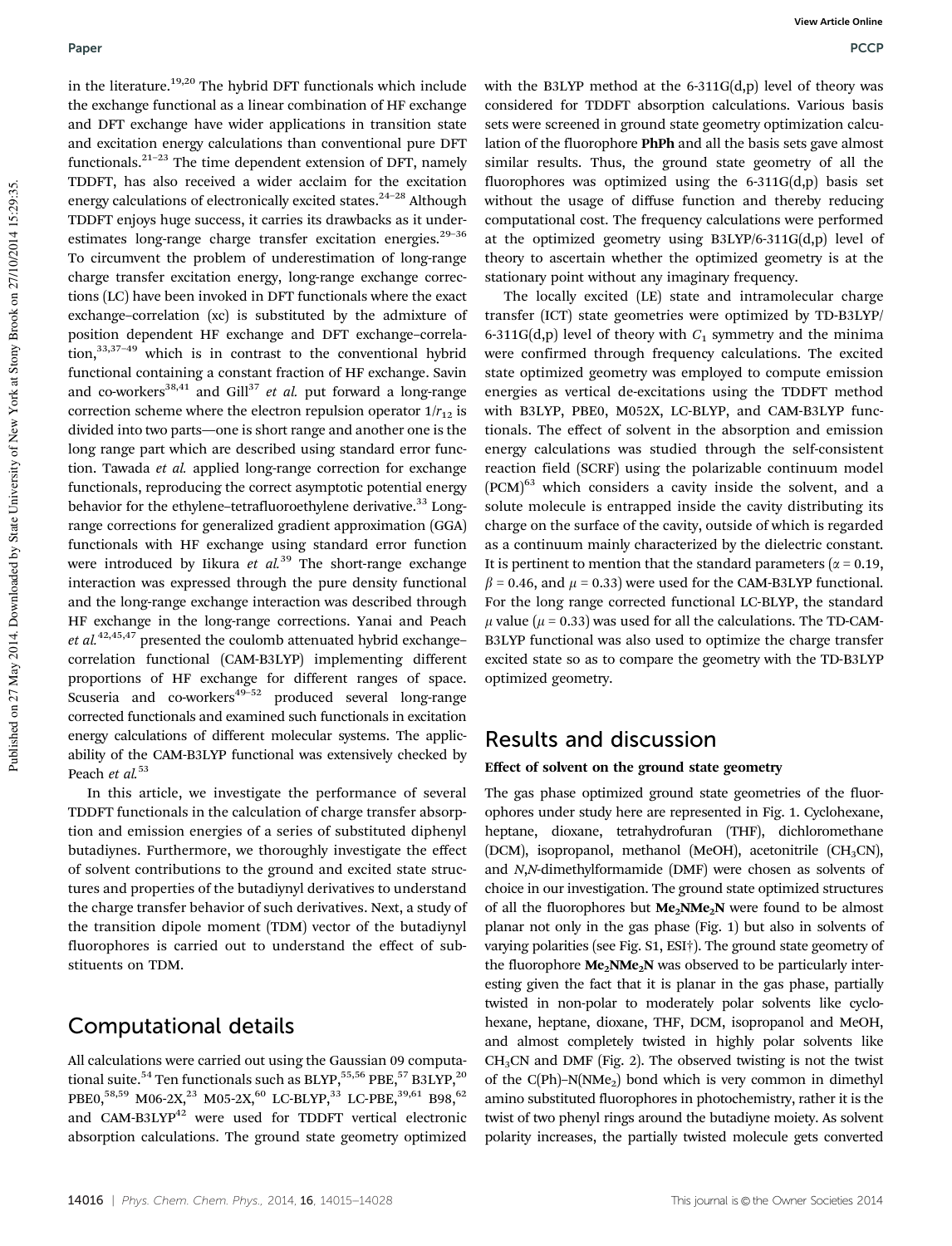





Fig. 2 Ground state optimized geometry of  $Me<sub>2</sub>NNe<sub>2</sub>N$  in (a) gas phase, (b) cyclohexane, (c) DCM, and (d)  $CH<sub>3</sub>CN$  using B3LYP/6-311G(d,p) (cartoon diagram is inside the box).

into the almost fully twisted derivative. The observed twisting of the phenyl rings around the diacetylenic moiety in  $Me<sub>2</sub>NMe<sub>2</sub>N$ with increasing solvent polarity could be attributed to the combined effect of charge transfer and substituent effects. It was found that Mulliken charge on the second acetylenic carbon of the butadiyne moiety in  $Me<sub>2</sub>NMe<sub>2</sub>N$  which is +0.167 in the gas phase, decreases with increasing solvent polarity (see Fig. S2, ESI<sup>†</sup>). The NMe<sub>2</sub> group was found to be almost co-planar with the attached phenyl ring for the fluorophores in the ground state.

The geometrical parameters like the twist angle of the  $NMe<sub>2</sub>$ group, the change in pyramidalization of the  $NMe<sub>2</sub>$  group, and the  $C(Ph)$ –N(NMe<sub>2</sub>) bond length were studied for the derivatives containing the NMe<sub>2</sub> group such as  $PhMe_2N$ , Me<sub>2</sub>NOMe, and Me<sub>2</sub>NCN in the ground state with the variation of the dielectric constant. Fig. 3a and b show that both the twist angle and pyramidalization of the  $NMe<sub>2</sub>$  group decrease with increase in the polarity of the solvents. For the derivative  $PhMe<sub>2</sub>N$ , the twist angle and pyramidalization gradually decrease from the gas phase to DCM ( $\varepsilon$  = 8.93), and then there is a slight increase up to DMF ( $\varepsilon$  = 37.219). Both the twist angle and pyramidalization

of the NMe<sub>2</sub> group in Me<sub>2</sub>NOMe almost steadily decrease up to DMF with a small discrepancy, where a slight increment of the angle has been found in cyclohexane ( $\epsilon$  = 2.0165) and dioxane  $(\varepsilon = 2.2099)$ . A sharp decrease of the twist angle and pyramidalization has been observed for **Me<sub>2</sub>NCN</mark>** from the gas phase to dioxane and then almost constant up to MeOH  $(\varepsilon = 32.613)$  with a small increase in CH<sub>3</sub>CN and DMF. The overall decrease of the twist angle as well as pyramidalization of the  $NMe<sub>2</sub>$  group with increasing solvent polarity indicates that the lone pair of electrons on the nitrogen atom of the  $NMe<sub>2</sub>$  group gets more delocalized on the extended  $\pi$  system upon increasing the polarity of solvents (see Fig. S3–S5 in ESI† for Mulliken charge analysis).

The change in the  $C(Ph)$ –N(NMe<sub>2</sub>) bond length (Fig. 3c) is almost in accordance with the observations of the variation of twist angle and pyramidalization of the  $NMe<sub>2</sub>$  group with the dielectric constant. Fig. 3 demonstrates that the twist angle as well as the pyramidalization of the  $NMe<sub>2</sub>$  group, and the  $C(Ph)$ –N(NMe<sub>2</sub>) bond length are highest for **Me<sub>2</sub>NOMe**, then **PhMe<sub>2</sub>N** and the lowest for **Me<sub>2</sub>NCN</mark>**. This is attributed to the fact that the electron delocalization of the  $NMe<sub>2</sub>$  group is maximum for the fluorophore  $Me<sub>2</sub>NCN$  because of the presence of a strong electron withdrawing group CN whereas it is least for  $Me<sub>2</sub>NOMe$  which has a weak donor methoxy (OMe) group, and it is medium for  $PhMe<sub>2</sub>N$  which has a neutral phenyl moiety (see Fig. S6 in ESI† for Mulliken charge analysis). The C(Ph)–O(OMe) bond length of the fluorophores containing the methoxy group PhOMe, OMeOMe, and  $Me<sub>2</sub>$ NOMe was also observed to decrease (see Fig. S7, ESI†), similar to the decrease of the C(Ph)-N(NMe<sub>2</sub>) bond length for the NMe<sub>2</sub> containing derivatives PhMe<sub>2</sub>N, Me<sub>2</sub>NOMe, and Me<sub>2</sub>NCN with increase of solvent polarities (Fig. 3c). Thus, the observed data in the ground state geometry of the fluorophores are in support of possible charge transfer behavior. As expected, the C(Ph)–N(CN) bond length of the nitrile containing fluorophores PhCN and Me<sub>2</sub>NCN increases with increasing dielectric constant of solvents (Fig. 4). The derivative  $Me<sub>2</sub>NCN$  having a strong donor group NMe<sup>2</sup> pushes electrons through the butadiyne moiety much better than the derivative PhCN which has a neutral phenyl moiety as the donor group, thus lengthening the nitrile bond much higher than that in the PhCN derivative.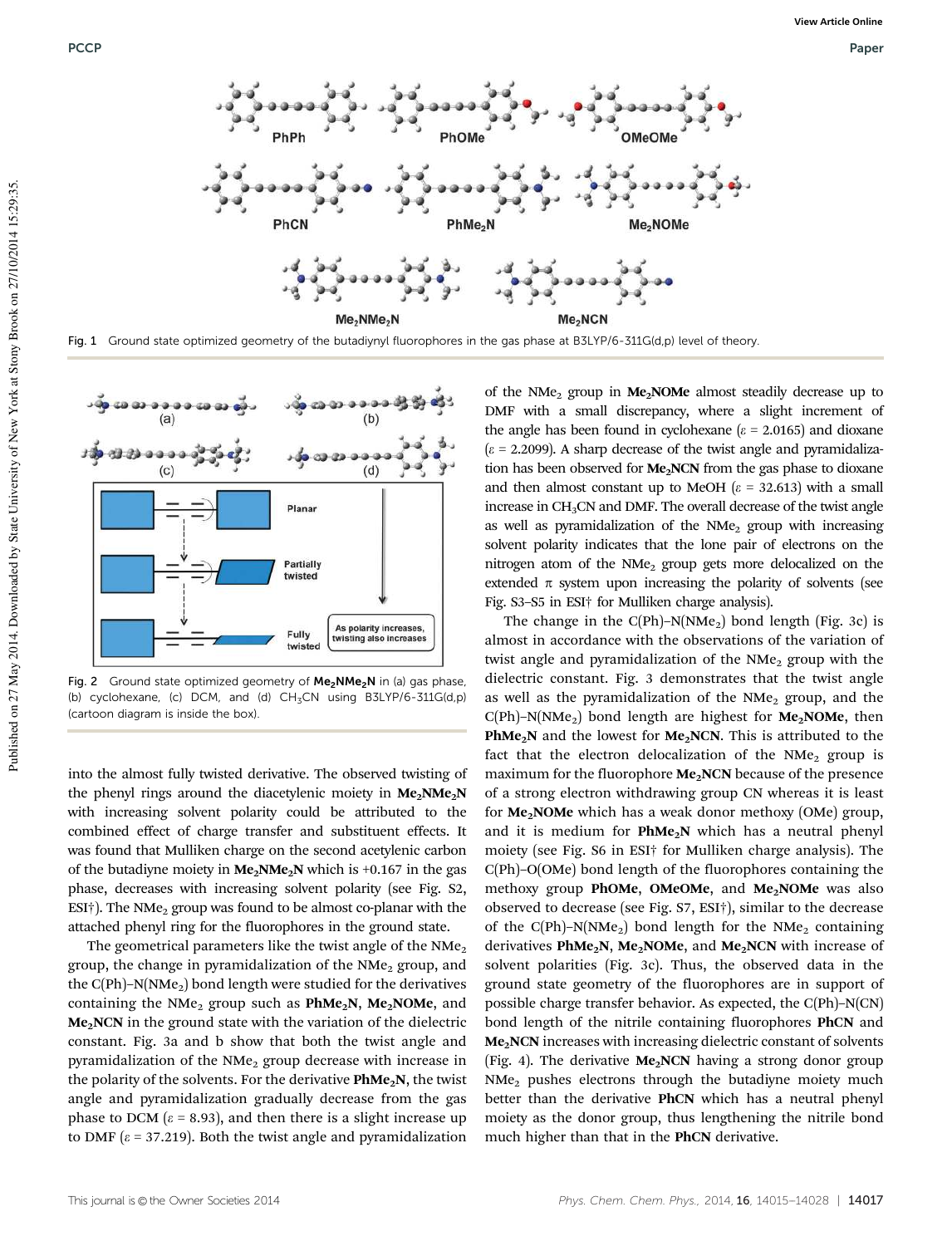

Fig. 3 Correlation of (a) twist angle, (b) pyramidalization, and (c) C(Ph)-N(NMe<sub>2</sub>) bond length with dielectric constant at ground state B3LYP/6-311G(d,p) optimized geometry.



Fig. 4 Correlation of the C(Ph)–N(CN) bond length with the dielectric constant at ground state B3LYP/6-311G(d,p) optimized geometry.

#### TD-DFT assessment of functionals for vertical electronic absorption energy calculations

Insight into the understanding of electronic transitions of the fluorophores was embarked through TDDFT calculations of the ground state geometry of the fluorophores optimized at B3LYP/ 6-311G(d,p) level of theory. Exchange–correlation functionals like BLYP, and PBE; hybrid functionals such as B3LYP, B98, PBE0, M06-2X, and M05-2X, and long-range corrected functionals such as LC-BLYP, LC-PBE, and CAM-B3LYP were examined for evaluating absorption energies of the fluorophores (Tables 1 and 2). The experimental  $\lambda_{\text{max}}$  of absorption in Tables 1 and 2 indicates the lowest energy 0–0 absorption. It is important to mention here that it appeared a bit difficult to accurately determine the 0–0 absorption energy values from our earlier experimental absorption spectra<sup>16</sup> which were found to be of low resolution. Therefore, the absorption spectra of the

butadiynyl fluorophores were recorded with high resolution in cyclohexane (see Fig. S8 and S9, ESI†) and the 0–0 absorption values thus obtained from the high resolution spectra were used here to compare the computational data with the experimental one in Tables 1 and 2. However, in the subsequent section of basis set study the absorption values of  $Me<sub>2</sub>NCN$  in polar solvents were taken from our earlier spectra<sup>16</sup> because spectral resolution did not make much difference since the vibrational fine structures of the longest wavelength band of Me2NCN were significantly lost in polar solvents. Although the theoretically computed absorption energy corresponds to vertical transition, it is still popular in understanding the absorption phenomenon compared with the experimental data. The exchange–correlation functionals BLYP and PBE highly underestimate charge transfer absorption energy of the butadiynyl fluorophores whereas the hybrid functionals B3LYP, B98, PBE0, M06-2X, and M05-2X perform much better than the exchange–correlation functionals (Tables 1 and 2). Among the hybrid functionals used in our study, the PBE0 functional was found to be effective in estimating charge transfer absorption energies of the butadiynyl fluorophores.<sup>17</sup> The hybrid functionals are generally found to perform better as the % of HF exchange increases (Fig. 5). On the other hand, the longrange correction of the exchange–correlation functionals improves the absorption energies compared to the pure exchange–correlation functionals (Table 2). The better performance of the long-range corrected DFT functionals could be attributed to the gradual addition of HF exchange with the increase of inter-electronic distance. Pleasingly, the coulombattenuated DFT functional CAM-B3LYP was found to be the most effective functional among the various functionals screened here in calculating the absorption energies of the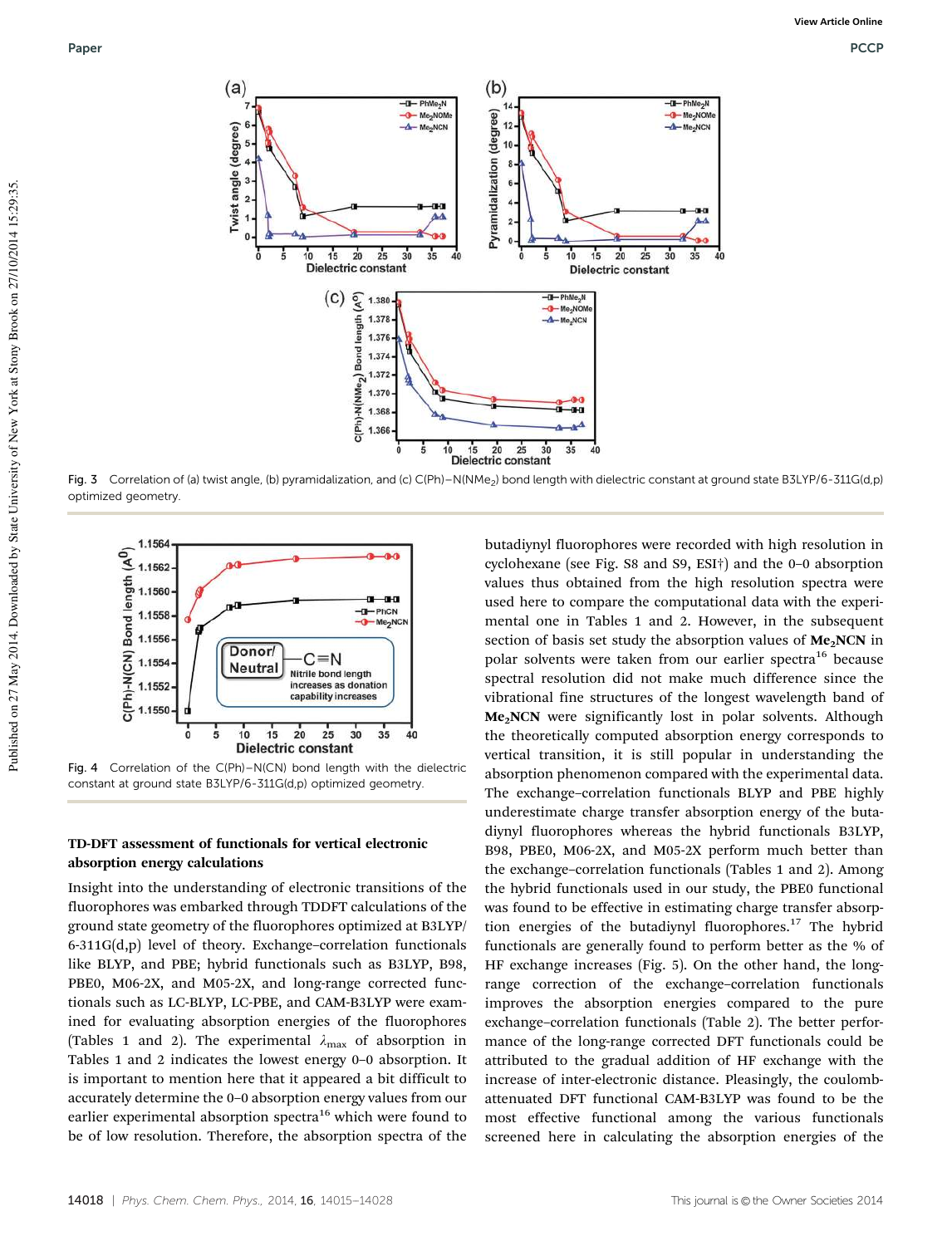| 3<br>$+2$<br>3<br>H<br>$L + 1$<br>$\frac{+}{1}$<br>$\overline{1}$<br>$^{+}$<br>$\overline{L}$<br>⊣<br>⊣<br>transition<br>$\uparrow$<br>$\uparrow$<br>$\uparrow$<br>$\uparrow$<br>$\uparrow$<br>Orbital<br>$\overline{a}$<br>$\overline{a}$<br>⊣<br>H<br>⊣<br>⊣<br>$\frac{1}{1}$<br>$\frac{1}{1}$<br>$\mathbf{\Omega}$<br>$\overline{\phantom{0}}$<br>$\mathbf{\Omega}$<br>$\mathbf{\Omega}$<br>$\uparrow$<br>$\uparrow$<br>$\uparrow$<br>$\uparrow$<br>$\uparrow$<br>↑<br>$\overline{\phantom{a}}$<br>Ξ<br>Ξ<br>工<br>Ξ<br>H<br>Ξ<br>Ξ<br>Ξ<br>Ξ<br>Ξ<br>Ξ<br>Ξ<br>1.1556<br>1.5049<br>1.9038<br>1.3574<br>1.4569<br>1.3222<br>4<br>387.70<br>390.63<br>362.33<br>373.28<br>359.21<br>349.75<br>$\lambda_{\rm abs}$ (nm)<br>$\omega$<br>3<br>$\mathbf{c}$<br>↽<br>$\frac{1}{2}$<br>$+$<br>$^{+}$<br>$\overline{a}$<br>$\overline{a}$<br>L<br>4<br>transition<br>$\uparrow$<br>$\uparrow$<br>$\uparrow$<br>$\uparrow$<br>$^{+}$<br>Orbital<br>$\overline{a}$<br>H<br>$\overline{\phantom{a}}$<br>$\overline{1}$<br>⊣<br>コ<br>⊣<br>$\overline{ }$<br>$\overline{ }$<br>$\mathbf{\Omega}$<br>$\overline{\phantom{0}}$<br>$\uparrow$<br>$\uparrow$<br>$\uparrow$<br>$\uparrow$<br>$\uparrow$<br>$\uparrow$<br>$\uparrow$<br>$\mathbf{I}$<br>$\overline{1}$<br>$\overline{\phantom{a}}$<br>Ξ<br>Ξ<br>耳<br>Ξ<br>耳<br>Ξ<br>Ξ<br>Ξ<br>Ξ<br>耳<br>耳<br>1.6172<br>1.8204<br>1.3172<br>1.2171<br>1.2971<br>1.4787<br>375.35<br>396.89<br>439.70<br>410.36<br>394.20<br>383.77<br>$\lambda_{\rm abs}$ (nm)<br>$\rightarrow$ L + 3<br>3<br>$+2$<br>$^{+}$<br>$^{+}$<br>$\frac{1}{1}$<br>┙<br>L<br>4<br>transition<br>↑<br>$^{+}$<br>$\ensuremath{\mathop{\rightharpoonup}\limits^b}$<br>Orbital<br>$\frac{1}{1}$<br>H<br>$\frac{1}{1}$<br>⊣<br>$\mathbf{c}$<br>$\overline{ }$<br>$\overline{\phantom{0}}$<br>$\overline{\phantom{0}}$<br>$\uparrow$<br>$\uparrow$<br>$\uparrow$<br>↑<br>$\overline{\phantom{a}}$<br>$\overline{1}$<br>$\mathbb{H}^a$<br>$\mathbf{H}$<br>Ξ<br>Ξ<br>耳<br>ΗΗ<br>H<br>Ξ<br>工<br>国<br>$\mathop{\mathrm{BLYP}}\nolimits\!{6}\text{-}311\mathop{\mathrm{G}}\nolimits(\mathop{\mathrm{d}}\nolimits,\mathop{\mathrm{p}}\nolimits)$<br>1.2816<br>1.8038<br>1.3080<br>1.5385<br>1.1609<br>1.1974<br>447.15<br>439.86<br>395.83<br>399.18<br>413.17<br>378.21<br>$\frac{\lambda_{\text{abs}}}{\text{(nm)}}$<br>$\lambda_{\rm abs}$<br>(nm)<br>Eхр<br>339<br>328<br>370<br>343<br>336<br>363<br>Me <sub>2</sub> NMe <sub>2</sub> N<br>OMeOMe<br>Molecule<br>$\mathbf{PhMe}_2\mathbf{N}$<br>PhOMe<br>PhCN<br>PhPh | Orbital                                                                                                                                        | Orbital                                                                                                  |
|----------------------------------------------------------------------------------------------------------------------------------------------------------------------------------------------------------------------------------------------------------------------------------------------------------------------------------------------------------------------------------------------------------------------------------------------------------------------------------------------------------------------------------------------------------------------------------------------------------------------------------------------------------------------------------------------------------------------------------------------------------------------------------------------------------------------------------------------------------------------------------------------------------------------------------------------------------------------------------------------------------------------------------------------------------------------------------------------------------------------------------------------------------------------------------------------------------------------------------------------------------------------------------------------------------------------------------------------------------------------------------------------------------------------------------------------------------------------------------------------------------------------------------------------------------------------------------------------------------------------------------------------------------------------------------------------------------------------------------------------------------------------------------------------------------------------------------------------------------------------------------------------------------------------------------------------------------------------------------------------------------------------------------------------------------------------------------------------------------------------------------------------------------------------------------------------------------------------------------------------------------------------------------------------------------------------------------------------------------------------------------------------------------------------------------------------------------------------------------------------------------------------|------------------------------------------------------------------------------------------------------------------------------------------------|----------------------------------------------------------------------------------------------------------|
|                                                                                                                                                                                                                                                                                                                                                                                                                                                                                                                                                                                                                                                                                                                                                                                                                                                                                                                                                                                                                                                                                                                                                                                                                                                                                                                                                                                                                                                                                                                                                                                                                                                                                                                                                                                                                                                                                                                                                                                                                                                                                                                                                                                                                                                                                                                                                                                                                                                                                                                      | $\lambda_{\text{abs}}$ (nm)<br>transition<br>$\overline{\phantom{a}}$<br>$\lambda_{\text{abs}}$ (nm)                                           | transition<br>4                                                                                          |
|                                                                                                                                                                                                                                                                                                                                                                                                                                                                                                                                                                                                                                                                                                                                                                                                                                                                                                                                                                                                                                                                                                                                                                                                                                                                                                                                                                                                                                                                                                                                                                                                                                                                                                                                                                                                                                                                                                                                                                                                                                                                                                                                                                                                                                                                                                                                                                                                                                                                                                                      | 341.29<br>$L + 1$<br>$\uparrow$<br>⊣<br>$\overline{ }$<br>$\ $<br>Ξ<br>冨<br>1.1526<br>347.69                                                   | $\overline{a}$<br>$\overline{ }$<br>$\uparrow$<br>$\mathbf{I}$<br>$\boldsymbol{\Xi}$<br>$\Xi$<br>1.676   |
|                                                                                                                                                                                                                                                                                                                                                                                                                                                                                                                                                                                                                                                                                                                                                                                                                                                                                                                                                                                                                                                                                                                                                                                                                                                                                                                                                                                                                                                                                                                                                                                                                                                                                                                                                                                                                                                                                                                                                                                                                                                                                                                                                                                                                                                                                                                                                                                                                                                                                                                      | 353.08<br>3<br>$\overset{+}{\sqcup}$<br>$\uparrow$<br>⊣<br>$\mathbf{\Omega}$<br>$\uparrow$<br>耳<br>Ξ<br>1.5008<br>359.64                       | ⊣<br>$\mathbf{\Omega}$<br>$\uparrow$<br>$\mathbf{I}$<br>耳<br>Ξ<br>1.5243                                 |
|                                                                                                                                                                                                                                                                                                                                                                                                                                                                                                                                                                                                                                                                                                                                                                                                                                                                                                                                                                                                                                                                                                                                                                                                                                                                                                                                                                                                                                                                                                                                                                                                                                                                                                                                                                                                                                                                                                                                                                                                                                                                                                                                                                                                                                                                                                                                                                                                                                                                                                                      | 380.27<br>$\frac{1}{1}$<br>L<br>$\uparrow$<br>$\overline{a}$<br>$\mathbf{\hat{c}}$<br>$\uparrow$<br>Ξ<br>冨<br>1.9133<br>387.22                 | H<br>$\mathbf{\Omega}$<br>↑<br>Ξ<br>Ξ<br>1.9501                                                          |
|                                                                                                                                                                                                                                                                                                                                                                                                                                                                                                                                                                                                                                                                                                                                                                                                                                                                                                                                                                                                                                                                                                                                                                                                                                                                                                                                                                                                                                                                                                                                                                                                                                                                                                                                                                                                                                                                                                                                                                                                                                                                                                                                                                                                                                                                                                                                                                                                                                                                                                                      | 362.99<br>3<br>$^{+}$<br>$\overline{1}$<br>$\uparrow$<br>トイ<br>$\overline{ }$<br>$\overline{1}$<br>Ξ<br>Ξ<br>1.3656<br>370.39                  | ⊣<br>$\overline{ }$<br>$\uparrow$<br>$\overline{1}$<br>Ξ<br>Ξ<br>1.3855                                  |
|                                                                                                                                                                                                                                                                                                                                                                                                                                                                                                                                                                                                                                                                                                                                                                                                                                                                                                                                                                                                                                                                                                                                                                                                                                                                                                                                                                                                                                                                                                                                                                                                                                                                                                                                                                                                                                                                                                                                                                                                                                                                                                                                                                                                                                                                                                                                                                                                                                                                                                                      | 350.01<br>$+1$<br>L<br>$\uparrow$<br>⊣<br>$\overline{\phantom{0}}$<br>$\uparrow$<br>$\overline{\phantom{a}}$<br>Ξ<br>Ξ<br>1.3218<br>356.59     | $\overline{\phantom{0}}$<br>$\uparrow$<br>$\overline{\phantom{a}}$<br>Ξ<br>Ξ<br>1.3419                   |
|                                                                                                                                                                                                                                                                                                                                                                                                                                                                                                                                                                                                                                                                                                                                                                                                                                                                                                                                                                                                                                                                                                                                                                                                                                                                                                                                                                                                                                                                                                                                                                                                                                                                                                                                                                                                                                                                                                                                                                                                                                                                                                                                                                                                                                                                                                                                                                                                                                                                                                                      | $\frac{1}{1}$<br>⊣<br>$\uparrow$<br>$\frac{1}{1}$<br>$\mathbf{\Omega}$<br>$\overline{\phantom{a}}$<br>Ξ<br>ᄑ<br>1.4787<br>383.77               | $\overline{a}$<br>$\mathbf{\Omega}$<br>$\uparrow$<br>$\overline{\phantom{a}}$<br>Ξ<br>Ξ<br>376.56 1.5104 |
| $\rightarrow$ L + 2<br>$\overline{a}$<br>$\mathbf{a}$<br>↑<br>$\overline{\phantom{a}}$<br>H<br>Ξ<br>1.6755<br>382.55<br>4<br>$\mathbf{L}$ +<br>ᅴ<br>$\uparrow$<br>$\uparrow$<br>H<br>冨<br>1.4773<br>432.70<br>凵<br>↑<br>Ξ<br>1.4592<br>433.02<br>360<br>Me <sub>2</sub> NOMe                                                                                                                                                                                                                                                                                                                                                                                                                                                                                                                                                                                                                                                                                                                                                                                                                                                                                                                                                                                                                                                                                                                                                                                                                                                                                                                                                                                                                                                                                                                                                                                                                                                                                                                                                                                                                                                                                                                                                                                                                                                                                                                                                                                                                                         | 372.20<br>$L + 2$<br>$\uparrow$<br>L<br>$\mathbf{\Omega}$<br>$\uparrow$<br>$\begin{array}{c} \hline \end{array}$<br>H<br>冨<br>1.6874<br>379.09 | H<br>$\mathbf{\Omega}$<br>$\uparrow$<br>$\vert$<br>H<br>冨<br>1.7194                                      |
| ⊣<br>$\uparrow$<br>$\mathbb{H}$<br>1.3992<br>443.72<br>$\mathcal{L}$<br>$^{+}$<br>$\overline{\phantom{a}}$<br>ᅴ<br>$\uparrow$<br>$\uparrow$<br>Ξ<br>H<br>1.0351<br>538.91<br>$\rightarrow$ L + 2<br>⊣<br>↑<br>$\Xi$<br>Ξ<br>1.0359<br>537.26<br>399<br>Me <sub>2</sub> NCN                                                                                                                                                                                                                                                                                                                                                                                                                                                                                                                                                                                                                                                                                                                                                                                                                                                                                                                                                                                                                                                                                                                                                                                                                                                                                                                                                                                                                                                                                                                                                                                                                                                                                                                                                                                                                                                                                                                                                                                                                                                                                                                                                                                                                                           | 427.05<br>⊣<br>$\uparrow$<br>H<br>1.4456<br>436.97                                                                                             | $\uparrow$<br>$\mathbb{H}$<br>1.4881                                                                     |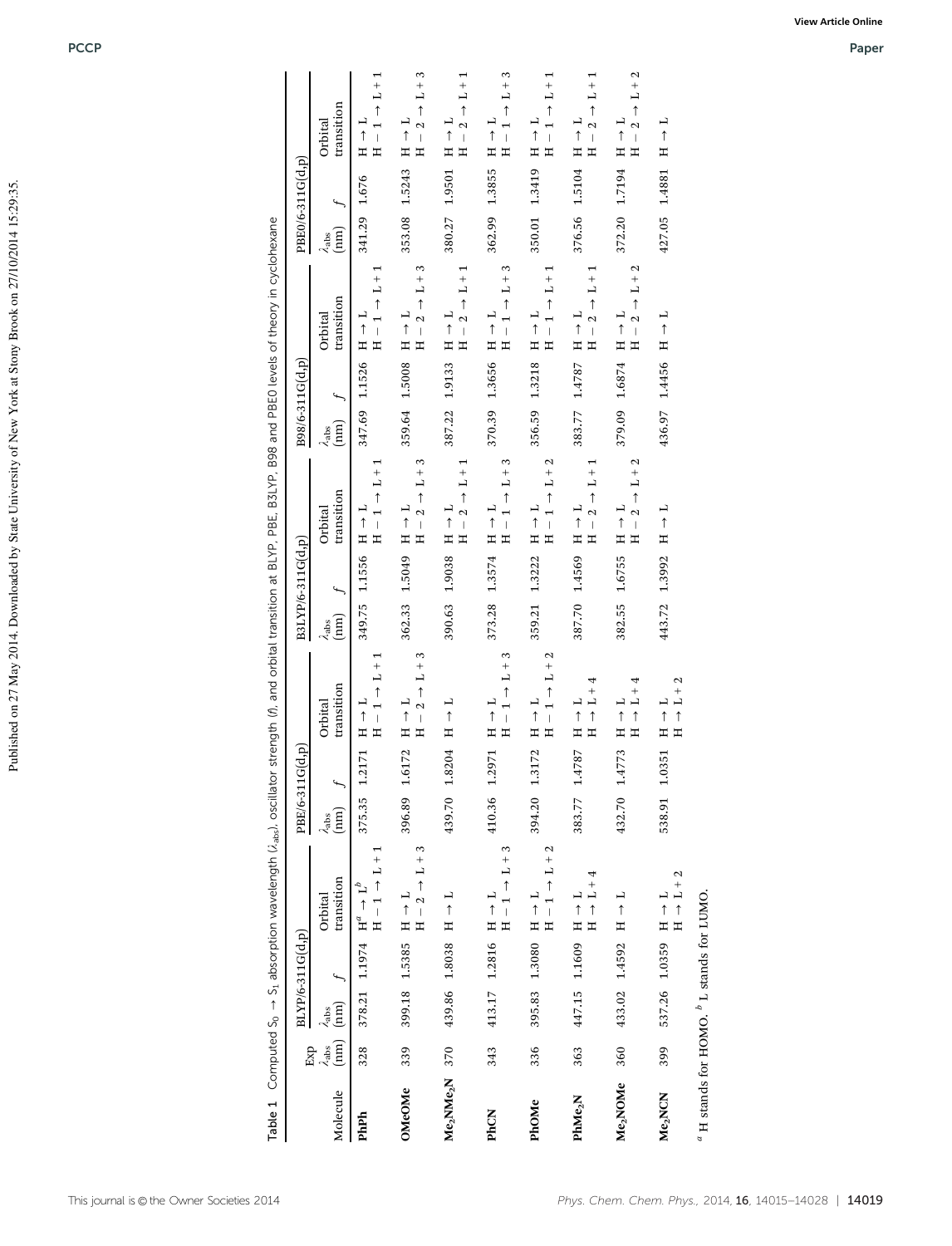| Table 2                                                |                                                                                  |                              |                              | Computed S <sub>0</sub> → S <sub>1</sub> absorption wavelength (/ <sub>abs</sub> ), oscillator strength (f), and orbital transition at M06-2X, MO5-2X, LC-BLYP, LC-PBE and CAM-B3LYP levels of theory in cyclohexane |                          |                 |                                                                                      |                                               |                                                                                                                                                                                                       |                                            |                                                                                                                                                                                                                          |                                                      |                                                                                                                     |
|--------------------------------------------------------|----------------------------------------------------------------------------------|------------------------------|------------------------------|----------------------------------------------------------------------------------------------------------------------------------------------------------------------------------------------------------------------|--------------------------|-----------------|--------------------------------------------------------------------------------------|-----------------------------------------------|-------------------------------------------------------------------------------------------------------------------------------------------------------------------------------------------------------|--------------------------------------------|--------------------------------------------------------------------------------------------------------------------------------------------------------------------------------------------------------------------------|------------------------------------------------------|---------------------------------------------------------------------------------------------------------------------|
|                                                        |                                                                                  |                              | M06-2X/6-311G(d,p)           |                                                                                                                                                                                                                      | $M05-2X/t$               | $6 - 311G(d,p)$ |                                                                                      | LC-BLYP/6-311G(d,p)                           |                                                                                                                                                                                                       | LC-PBE/6-311G(d,p)                         |                                                                                                                                                                                                                          | $CAM-B3LYP/6-311G(d,p)$                              |                                                                                                                     |
| Molecule                                               | $\begin{array}{c} \text{Exp} \\ \lambda_{\text{abs}} \\ \text{(nm)} \end{array}$ | $\frac{\lambda_{abs}}{(mm)}$ | 4                            | transition<br>Orbital                                                                                                                                                                                                | $\lambda_{\rm abs}$ (nm) | 4               | transition<br>Orbital                                                                | $\overline{f}$<br>$\lambda_{\rm abs}$<br>(nm) | transition<br>Orbital                                                                                                                                                                                 | $\overline{f}$<br>$\lambda_{\rm abs}$ (nm) | transition<br>Orbital                                                                                                                                                                                                    | $\overline{\phantom{a}}$<br>$\lambda_{\rm abs}$ (nm) | transition<br>Orbital                                                                                               |
| PhPh                                                   | 328                                                                              |                              | 315.44 1.1666 H <sup>a</sup> | $L + 2$<br>$\uparrow$<br>$\ensuremath{\mathop{\rightharpoonup}\limits^b}$<br>$\Xi$                                                                                                                                   | 316.98                   | 1.1553          | ٣<br>$+$<br>山<br>$\uparrow$<br>⊣<br>$\uparrow$<br>$\overline{\phantom{a}}$<br>Ξ<br>H | 0.8771<br>303.21                              | Z<br>$L + 1$<br>$\overset{+}{\sqcup}$<br>$\uparrow$<br>$\uparrow$<br>$^{+}$<br>$\overline{a}$<br>$\frac{1}{1}$<br>$\mathbf{\Omega}$<br>$\uparrow$<br>J<br>Ξ<br>工<br>工<br>모                            | 0.9221<br>299.21                           | Z<br>$^{+}$<br>⊣<br>ᆜ<br>$\triangleright$<br>$\uparrow$<br>$^{+}$<br>⊣<br>$\uparrow$<br>↑<br>H<br>H<br>Ξ<br>Ξ                                                                                                            | 1.0247<br>323.47                                     | $\mathbf{\mathcal{L}}$<br>$^{+}$<br>山<br>$\uparrow$<br>$\uparrow$<br>$\overline{\phantom{a}}$<br>H<br>工             |
| OMeOMe                                                 | 339                                                                              |                              | 324.56 1.5171                | $+3$<br>$\overline{a}$<br>$\uparrow$<br>$\frac{1}{1}$<br>$\mathbf{\Omega}$<br>Ξ<br>H                                                                                                                                 | 325.47                   | 1.4955          | $^{+}$<br>⊣<br>$\uparrow$<br>⊣<br>$\mathbf{\tilde{c}}$<br>$\uparrow$<br>Ξ<br>Ξ       | 1.1948<br>309.79                              | $L + 3$<br>$L + 4$<br>$\overline{1}$<br>$\uparrow$<br>$\uparrow$<br>5<br>↑<br>工<br>Ξ<br>Ξ<br>Ξ                                                                                                        | 1.2577<br>306.15                           | 3<br>4<br>$^{+}$<br>$\overline{\phantom{a}}$<br>$\overline{1}$<br>凵<br>$\uparrow$<br>$\uparrow$<br>↑<br>$\overline{\phantom{a}}$<br>H<br>$\mathbb{H}$<br>Ξ<br>Ξ                                                          | 1.3607<br>331.69                                     | 4<br>$^{+}$<br>$^{+}$<br>⊐<br>$\mathbf{\Omega}$<br>H<br>Ξ<br>ェ                                                      |
| Me <sub>2</sub> NMe <sub>2</sub> N                     | 370                                                                              |                              | 347.06 2.0231                | 40<br>$\mathbf{L}^+$<br>$^{+}$<br>$\uparrow$<br>⊣<br>$\mathbf{\Omega}$<br>$\mathbb H$<br>Ξ<br>H                                                                                                                      | 347.16                   | 2.0079          | ↤<br>$^{+}$<br>L<br>$\uparrow$<br>$\mathbf{\Omega}$<br>모<br>Ξ                        | 1.7017<br>324.57                              | $^{+}$<br>$^{+}$<br>山<br>山<br>コ<br>$\uparrow$<br>$\sim$ $\sim$<br>↑<br>모<br>工<br>Ξ<br>ェ                                                                                                               | 1.7873<br>321.76                           | $^{+}$<br>⊣<br>$\uparrow$<br>$\infty$<br>↑<br>工<br>Ξ<br>Ξ<br>Ξ                                                                                                                                                           | 1.8451<br>350.47                                     | 山<br>一<br>$\infty$<br>工<br>Ξ<br>Ξ<br>ェ                                                                              |
| PhCN                                                   | 343                                                                              | 330.93                       | 1.4144                       | S<br>$\overline{L}$<br>$\uparrow$<br>$\overline{a}$<br>$\overline{ }$<br>$\uparrow$<br>$\overline{1}$<br>Ξ<br>Ξ                                                                                                      | 332.31                   | 1.4100          | S<br>$^{+}$<br>┙<br>$\uparrow$<br>Ξ<br>Ξ                                             | 1.1220<br>313.61                              | S<br>$\qquad \qquad +$<br>$\ddot{}$<br>L<br>⊣<br>$\overline{ }$<br>$\uparrow$<br>$\uparrow$<br>$^{+}$<br>$\overset{+}{\sqcup}$<br>$\overline{a}$<br>$\uparrow$<br>$\uparrow$<br>Ξ<br>Ξ<br>H<br>Ξ<br>Ξ | 1.1742<br>309.70                           | $\sim$<br>$\! + \!\!\!\!$<br>$^{+}$<br>$\overline{a}$<br>$\overline{a}$<br>1<br>LO.<br>$\uparrow$<br>$^{+}$<br>↑<br>$^{+}$<br>$\overline{a}$<br>⊣<br>$\mathfrak{S}$<br>$\uparrow$<br>$\uparrow$<br>Ξ<br>Ξ<br>Ξ<br>H<br>Ξ | 1.2780<br>338.02                                     | 3<br>$^{+}$<br>$\overline{\phantom{0}}$<br>↑<br>Ξ<br>Ξ                                                              |
| PhOMe                                                  | 336                                                                              |                              | 321.54 1.3476                | $L + 2$<br>$\uparrow$<br>$\frac{1}{1}$<br>Ξ<br>H                                                                                                                                                                     | 322.65                   | 1.3316          | L<br>$\uparrow$<br>Ξ<br>노                                                            | 1.0453<br>307.31                              | 4<br>$\mathbf{\Omega}$<br>$^{+}$<br>$^{+}$<br>L<br>山<br>コ<br>$\uparrow$<br>$\uparrow$<br>凵<br>$\blacksquare$<br>$\overline{1}$<br>Ξ<br>Ξ<br>Ξ<br>ェ                                                    | 1.1007<br>303.56                           | $\sim$<br>$\mathbf{\Omega}$<br>$^{+}$<br>$^{+}$<br>山<br>ᅴ<br>↑<br>$\uparrow$<br>凵<br>↑<br>$\overline{1}$<br>$\mathbb{H}$<br>H<br>Ξ<br>ェ                                                                                  | 1.2014<br>328.88                                     | N<br>$^{+}$<br>$\mathbf{c}$<br>Ξ<br>Ξ                                                                               |
| PhMe <sub>2</sub> N                                    | 363                                                                              |                              | 340.84 1.6169                | $\frac{1}{1}$<br>$\frac{1}{\uparrow}$<br>コ<br>$\uparrow$<br>$\alpha$<br>$\overline{1}$<br>$\Xi$<br>Ξ<br>H                                                                                                            | 341.04                   | 1.6125          | È<br>ᆜ<br>$\uparrow$<br>↑<br>$\mathbf{\Omega}$<br>Ξ<br>工<br>Ξ                        | 1.3443<br>318.99                              | 4<br>$\mathbf{\Omega}$<br>$^{+}$<br>$\overset{+}{\sqcup}$<br>L<br>ー<br>$\mathbf{\Omega}$<br>$^{+}$<br>$\uparrow$<br>工<br>Ξ<br>Ξ<br>工<br>Ξ                                                             | 1.4122<br>315.97                           | റിന<br>$^{+}$<br>山<br>$\overline{1}$<br>凵<br>$\uparrow$<br>↑<br>$\mathbf{\Omega}$<br>↑<br>$\overline{\phantom{a}}$<br>$\mathbb{H}$<br>H<br>Ξ<br>Ξ                                                                        | 1.4789<br>344.60                                     | $\ddot{}$<br>⊣<br>4<br>$\uparrow$<br>$\ddot{}$<br>$\mathbf{\Omega}$<br>$\overline{\phantom{a}}$<br>H<br>工<br>Ξ<br>Ξ |
| Me <sub>2</sub> NOMe                                   | 360                                                                              |                              | 339.54 1.7825                | $L + 2$<br>H<br>$\mathbf{\hat{c}}$<br>$\uparrow$<br>Ξ<br>耳                                                                                                                                                           | 339.83                   | 1.7686          | 4<br>N<br>$^{+}$<br>L<br>$\uparrow$<br>$\overline{\phantom{0}}$<br>工<br>Ξ<br>Ξ       | 1.4732<br>319.28                              | 4<br>3<br>$\overline{\phantom{a}}^+$<br>$_{\rm L}^{+}$<br>中<br>$\uparrow$<br>$\uparrow$<br>$\sim$ 10<br>H<br>Ξ<br>Ξ<br>Ξ                                                                              | 1.5468<br>316.21                           | 4<br>3<br>$^{+}$<br>$^{+}$<br>$\overline{\phantom{a}}$<br>ᅴ<br>$\uparrow$<br>$\uparrow$<br>N<br>in,<br>↑<br>$\mathbf{I}$<br>Ξ<br>Ξ<br>Ξ<br>Ξ                                                                             | 1.6245<br>343.97                                     | 4<br>$\mathbf{\Omega}$<br>$^{+}$<br>$^{+}$<br>L<br>$\mathbf{\Omega}$<br>$\mathbb{H}$<br>Ξ.<br>Ξ                     |
| Me <sub>2</sub> NCN                                    | 399                                                                              |                              | 371.19 1.7519                | 3<br>$^{+}$<br>$\overline{1}$<br>Z<br>$\uparrow$<br>$\uparrow$<br>$^{+}_{-1}$<br>ب<br>1<br>$\mathbf{\Omega}$<br>Ξ<br>$\Xi$<br>$\boldsymbol{\Xi}$<br>Ξ                                                                | 370.96                   | 1.7717          | S<br>1<br>Ξ<br>Ξ<br>Ξ<br>Ξ                                                           | 1.5991<br>336.46                              | 3<br>$^{+}$<br>$\uparrow$<br>$\mathbf{\Omega}$<br>↑<br>Ξ<br>Ξ<br>Ξ<br>Ξ                                                                                                                               | 1.6640<br>333.70                           | ĉ.<br>$^{+}$<br>$\uparrow$<br>$\uparrow$<br>⊣<br>$\mathbf{\Omega}$<br>↑<br>Ξ<br>Ξ<br>Ξ                                                                                                                                   | 1.6810<br>371.87                                     | 3<br>山<br>$^{+}$<br>↑<br>î<br>H<br>Ξ<br>Ξ<br>Ξ                                                                      |
| $\alpha$ H stands for HOMO. $\beta$ L stands for LUMO. |                                                                                  |                              |                              |                                                                                                                                                                                                                      |                          |                 |                                                                                      |                                               |                                                                                                                                                                                                       |                                            |                                                                                                                                                                                                                          |                                                      |                                                                                                                     |

Published on 27 May 2014. Downloaded by State University of New York at Stony Brook on 27/10/2014 15:29:35.

Published on 27 May 2014. Downloaded by State University of New York at Stony Brook on 27/10/2014 15:29:35.

**View Article Online**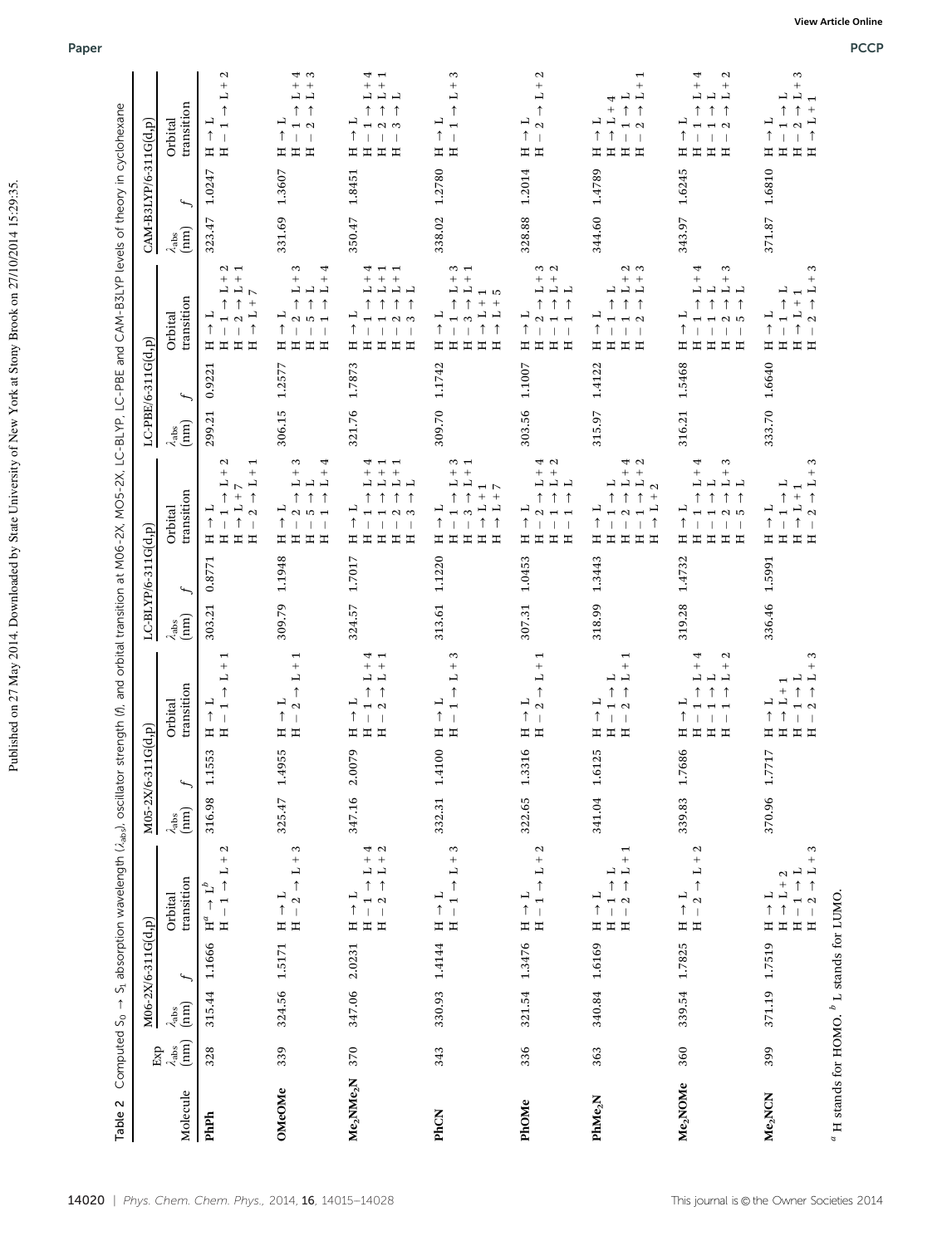

Fig. 5 Correlation of average deviation of absorption energy  $(S_0 \rightarrow S_1)$ from experimental values with % of HF exchange in cyclohexane.

butadiynyl fluorophores. Thus, the CAM-B3LYP functional establishes itself as an effective functional in the evaluation of long-range charge transfer absorption energies of the butadiynyl derivatives. It is observed that the average deviations of calculated absorption energy from the experimental values for the series of the butadiynyl derivatives discussed here are 0.605, 0.532 eV for BLYP, and PBE; 0.240, 0.209, 0.147, 0.187, 0.179 eV for B3LYP, B98, PBE0, M06-2X, and M05-2X; while 0.402, 0.452, 0.128 eV for LC-BLYP, LC-PBE, and CAM-B3LYP respectively in cyclohexane. Thus, the CAM-B3LYP functional was found to outperform all other functionals used in this study.

#### Screening of basis sets

Having optimized the choice of functional in determining absorption energies of the butadiynyl fluorophores, the effect of the basis set was carefully examined using the CAM-B3LYP functional (Table 3). The fluorophore  $Me<sub>2</sub>NCN$  was considered as a test molecule for the basis set study. Split-valence basis sets such as  $6-31G(d)$ ,  $6-31+G(d)$ ,  $6-311G(d,p)$ ,  $6-311+G(d,p)$ , and  $6-311++G(d,p)$  were used here for the investigation. The basis set study was accompanied by the incorporation of solvent effect contribution through the PCM model $^{63}$  so as to compare the calculated wavelength values with the experimentally observed data<sup>16</sup> in solvents of different polarities. It is observed that the inclusion of diffusion function improves the calculated absorption wavelength value compared with the experimental one. The incorporation of one diffuse function in 6-311G(d,p)

increases the absorption wavelength value by 2.88 nm whereas the addition of two diffuse functions increases the absorption wavelength value by 2.92 nm in cyclohexane. Since 6-311+G(d,p), and 6-311++G(d,p) basis sets gave almost closer values of absorption wavelengths, the 6-311+G(d,p) basis set was chosen for further studies compromising with accuracy and computational cost. From this point onward, CAM-B3LYP/6-311+G(d,p) level of theory will be discussed for TDDFT vertical electronic excitation energy calculations.

### Effect of solvents on the vertical electronic absorptions and molecular orbitals

Intrigued by the finding of CAM-B3LYP/6-311+G(d,p) level of theory as an effective theoretical tool in the evaluation of charge transfer absorption energies of the butadiynyl fluorophores, a detailed study on the vertical absorption of the first three singlet excited states of the butadiynyl fluorophores was carried out in different solvents of varying polarities. The  $S_0 \rightarrow S_1$ transition energy is found to get stabilized from gas phase to solvents for all the fluorophores (see Fig. S10 and S11, ESI†). But, the energy very soon reaches a saturation point at  $\varepsilon$  = 8.93 for DCM after which it does not change much with increasing solvent polarity. The  $S_0 \rightarrow S_1$  absorption wavelength is slightly blue shifted from heptane to MeOH and then a slight red shift to CH3CN and DMF. However, the solvatochromic shift of the  $S_0 \rightarrow S_1$  absorption wavelength of the fluorophores is found to be negligible, which is in accordance with earlier experimental findings.<sup>16</sup> Interestingly, the S<sub>0</sub>  $\rightarrow$  S<sub>2</sub> transition energy gets destabilized from the gas phase to solvents for PhPh, PhOMe, and **PhCN** whereas destabilization of the  $S_0 \rightarrow S_3$  transition energy is observed for PhOMe, OMeOMe, PhMe<sub>2</sub>N, Me<sub>2</sub>NMe<sub>2</sub>N, and  $Me<sub>2</sub>NOMe$  from the gas phase to solvents (see Fig. S10) and S11, ESI†).

The highest occupied molecular orbital (HOMO) and lowest unoccupied molecular orbital (LUMO) mainly contribute to the  $S_0 \rightarrow S_1$  transition (see Tables S1 and S2, ESI†). The energy stabilization of the HOMO and LUMO of the butadiynyl fluorophores in different solvents is noteworthy (see Fig. S12, ESI†). In cyclohexane, it is noted that incorporation of one OMe group in PhPh increases the HOMO and LUMO energy in PhOMe by 0.011 and 0.006 a.u. respectively whereas addition of two OMe groups in PhPh increases the HOMO and LUMO energy in

|  |  | Table 3 Screening of basis sets using the CAM-B3LYP functional for the fluorophore Me <sub>2</sub> NCN |  |  |
|--|--|--------------------------------------------------------------------------------------------------------|--|--|
|--|--|--------------------------------------------------------------------------------------------------------|--|--|

|                    |                                         | Calculated $S_0 \rightarrow S_1 \lambda_{abs}$ (in nm) using CAM-B3LYP/basis set |                 |                 |                |                    |  |  |
|--------------------|-----------------------------------------|----------------------------------------------------------------------------------|-----------------|-----------------|----------------|--------------------|--|--|
| Solvents           | $Exp^{a,b}$ $\lambda_{\text{abs}}$ (nm) | $6 - 31G(d)$                                                                     | $6 - 31 + G(d)$ | $6 - 311G(d,p)$ | $6-311+G(d,p)$ | $6 - 311 + G(d,p)$ |  |  |
| Cyclohexane        | 399 <sup>b</sup>                        | 368.17                                                                           | 373.36          | 371.87          | 374.75         | 374.79             |  |  |
| Dioxane            | $389^a$                                 | 368.52                                                                           | 373.76          | 372.25          | 375.15         | 375.19             |  |  |
| <b>THF</b>         | $389^a$                                 | 371.65                                                                           | 377.23          | 375.60          | 378.64         | 378.68             |  |  |
| <b>DCM</b>         | $390^a$                                 | 372.25                                                                           | 377.87          | 376.24          | 379.29         | 379.33             |  |  |
| Isopropanol        | $385^a$                                 | 372.11                                                                           | 377.77          | 376.11          | 379.18         | 379.21             |  |  |
| MeOH               | $383^a$                                 | 371.39                                                                           | 377.04          | 375.37          | 378.43         | 378.47             |  |  |
| CH <sub>3</sub> CN | $385^a$                                 | 371.71                                                                           | 377.38          | 375.70          | 378.78         | 378.81             |  |  |
| <b>DMF</b>         | $393^a$                                 | 373.33                                                                           | 379.07          | 377.41          | 380.50         | 380.53             |  |  |

*<sup>a</sup>* Ref. 16. *<sup>b</sup>* See ESI.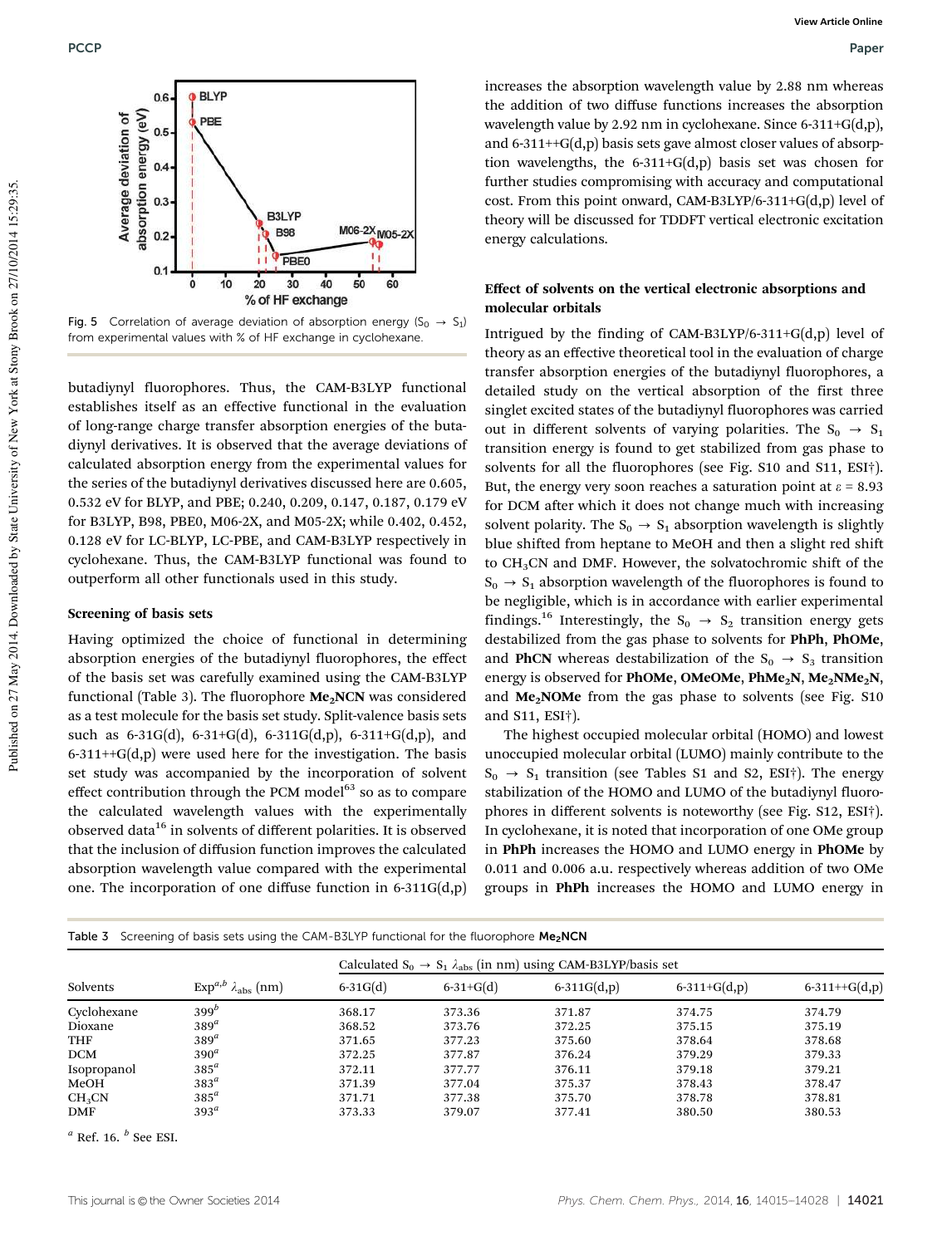OMeOMe by 0.019 and 0.013 a.u. respectively. Similarly, the presence of one extra  $Me<sub>2</sub>N$  group in  $Me<sub>2</sub>NMe<sub>2</sub>N$  compared to PhMe<sub>2</sub>N increases the HOMO and LUMO energy of  $Me<sub>2</sub>NMe<sub>2</sub>N$ by 0.013 and 0.013 a.u. respectively. On the other hand, the presence of one extra weak donating OMe group in Me<sub>2</sub>NOMe enhances its HOMO and LUMO energy by 0.005 and 0.007 a.u. respectively compared to PhMe<sub>2</sub>N. The fluorophore PhCN having one strong electron withdrawing nitrile (CN) group helps to stabilize both its HOMO and LUMO by 0.011 and 0.021 a.u. compared with the neutral fluorophore PhPh. Similarly, the HOMO and LUMO of the fluorophore  $Me<sub>2</sub>NCN$  which has the strong acceptor CN group, gets stabilized by 0.007 and 0.025 a.u. compared to  $PhMe<sub>2</sub>N$ . Similar observations of orbital stabilization are also observed in other solvents of different polarities in addition to cyclohexane (see Fig. S12, ESI†).

#### TDDFT absorption energy of different rotamers

At this point, it is relevant to mention that the energy barrier to rotation of the phenyl rings around the diacetylene moiety is very low (order of 0.1 kcal  $mol^{-1}$ ).<sup>8</sup> There has been a considerable amount of research to understand and analyze the absorption spectra of diphenyl butadiyne (PhPh) over the years.<sup>8-14</sup> Recently, Thulstrup *et al.*<sup>8</sup> emphasized on the possible contributions of different rotamers with planar geometry to the absorption spectra of diphenyl butadiyne (PhPh). Here, we have assigned the 0–0 absorption band to the planar geometry for the butadiynyl fluorophores. The complicated absorption spectra with

strong vibronic progressions for the diversely substituted diphenyl butadiynyl derivatives<sup>16</sup> have restricted us from assigning all the absorption bands, anticipating the possible contributions of other rotamers to the other absorption bands, which are challenging and difficult to assign for the butadiynyl fluorophores. However, to shed light on the change in transition energy with different rotamers as well as to provide the information of very less energy barrier of rotation of the phenyl ring around the butadiyne moiety from one rotamer to another, the TDDFT potential energy surface (PES) with the twist angle of the phenyl ring around the diacetylene axis was studied for the butadiynyl fluorophores. It also suggested that the energy barrier to rotation of the phenyl rings is very low (order of 0.1 kcal  $mol^{-1}$ ) and the transition energy is sensitive to the twist angle of the phenyl ring around the diacetylenic moiety of the fluorophores (Fig. 6 and see Fig. S13 and S14, ESI† for others). It is important to note that the PES obtained by using CAM-B3LYP functional shows almost barrier free transition between LE and ICT states for most of the butadiynyl fluorophores (Fig. S14, ESI†). Thus, it does not support our experimental observation<sup>16</sup> of the presence of the ICT state for the butadiynyl fluorophores. However, the TDDFT PES obtained using hybrid functionals such as B3LYP (Fig. 6) and PBE0 (Fig. S13, ESI†) gives the description of LE and ICT states for the butadiynyl fluorophores with distinct energy barrier. The B3LYP TDDFT PES (Fig. 6b) for PhCN exhibits a maximum at  $45^\circ$  while PBE0 TDDFT PES (Fig. S13b) for **PhCN** shows a maximum at  $60^\circ$ . The PES of donor-neutral PhMe<sub>2</sub>N (Fig. 6a)



Fig. 6 TDDFT potential energy curves (energy relative to the minimum of the ground state) of the ground and 1st excited singlet state of (a) PhMe<sub>2</sub>N, (b) PhCN, (c) Me<sub>2</sub>NOMe, and (d) Me<sub>2</sub>NCN in cyclohexane as a function of twist angle of the phenyl ring around the butadiyne moiety using B3LYP/ 6-311+G(d,p) (expanded energy scale of  $S_0$  is in inset).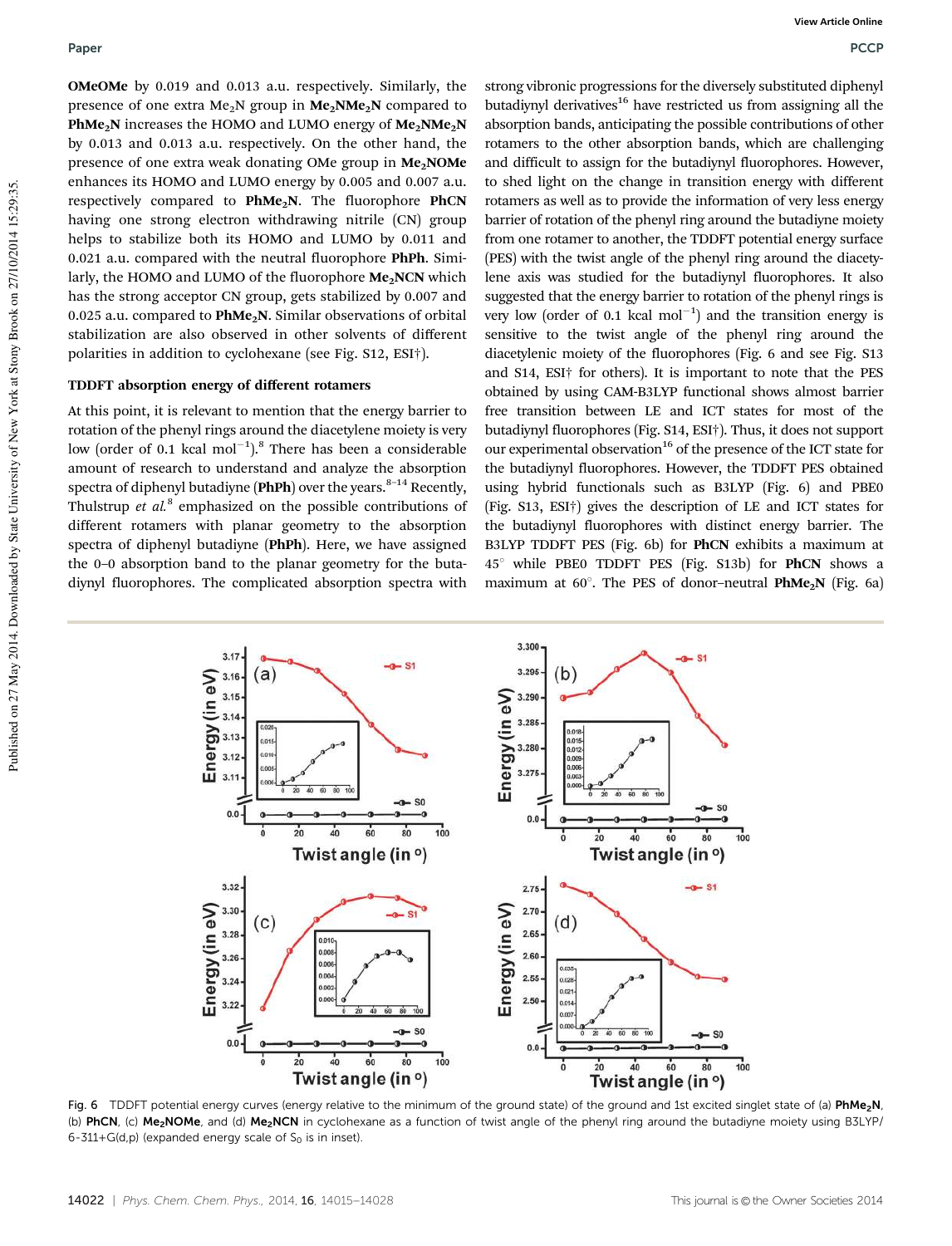

Fig. 7 Correlation between experimental and TD-DFT absorption wavelength in cyclohexane using CAM-B3LYP/6-311+G(d,p) level of theory.

and donor-acceptor  $Me<sub>2</sub>NCN$  (Fig. 6d) shows a good stability of the ICT state whereas the PES of donor-donor  $Me<sub>2</sub>NOMe$  (Fig. 6c) suggests greater stability of the LE state compared to the ICT state. Although the energy barrier is very less, it is noted that the donor– donor derivative Me<sub>2</sub>NOMe exhibits slight stability of the twisted geometry even in the ground state.

#### Correlation between experimental and TD-DFT electronic absorption wavelengths

In the earlier section, we have discussed about the best predictive ability of CAM-B3LYP/6-311+G(d,p) level of theory in calculating charge transfer absorption energies of the butadiynyl fluorophores. We have mentioned that CAM-B3LYP/6-311G(d,p) level of theory produces the charge transfer absorption energy values of the fluorophores with an average error of 0.128 eV. However, a closer look at Table 2 reveals that the maximum deviation of calculated absorption energy from the experimental values using CAM-B3LYP occurs for the most prominent charge transfer active

molecule Me<sub>2</sub>NCN. In a deeper analysis, it is observed that the deviation actually starts increasing from dimethyl amino substituted fluorophores  $Me<sub>2</sub>NOMe$  to  $PhMe<sub>2</sub>N$  to  $Me<sub>2</sub>NMe<sub>2</sub>N$  to  $Me<sub>2</sub>NCN$  where the deviations are found to be 0.14, 0.157, 0.167, and 0.201 eV respectively in cyclohexane considering CAM-B3LYP/6-311+G(d,p) absorption energy and the experimental values. At this juncture, we envisaged that a linear equation correlating experimental absorption wavelength and TD-DFT wavelength might help in improving the  $\lambda_{\text{TD-DFT}}$  values of the highly charger transfer active molecule like  $Me<sub>2</sub>NCN$ . As anticipated, a plot (Fig. 7) of  $\lambda_{\text{expt}}$  *vs.*  $\lambda_{\text{TD-DFT}}$  produced a good linear fit with the  $R^2$  value of 0.98, which has the form of

$$
\lambda_{\rm expt} = -156.77 + 1.49 \lambda_{\rm TD\text{-}DFT}
$$

Pleasingly, the linear equation produced only 0.013, 0.026, 0.015, and 0.02 eV deviation of absorption energy from the experimental values for  $Me<sub>2</sub>NOMe$ ,  $PhMe<sub>2</sub>N$ ,  $Me<sub>2</sub>NMe<sub>2</sub>N$ , and Me<sub>2</sub>NCN respectively. Thus, the empirical linear relationship helps to estimate more accurate charge transfer absorption energies of the butadiynyl fluorophores. The correlation between the experimental absorption wavelength and the TD-DFT absorption wavelength was also investigated in DCM, MeOH and  $CH<sub>3</sub>CN$ producing a linear fit with good *R* 2 values (see Fig. S15–S17, ESI†).

#### Correlation between vertical excitation energy and solvent induced geometry change

Further, to understand the correlation of vertical excitation energy with ground state observed geometrical parameters such as the twist angle of the  $NMe<sub>2</sub>$  group, pyramidalization of the  $NMe<sub>2</sub>$  group, and the C(Ph)–N(NMe<sub>2</sub>) bond length in different solvents, the NMe<sub>2</sub> containing derivative  $PhMe<sub>2</sub>N$  has been chosen here as a representative (Fig. 8, see Fig. S18 and S19,



Fig. 8 Correlation between vertical excitation energy and (a) twist angle of NMe<sub>2</sub>, (b) pyramidalization of NMe<sub>2</sub>, and (c) C(Ph)–N(NMe<sub>2</sub>) bond length in PhMe<sub>2</sub>N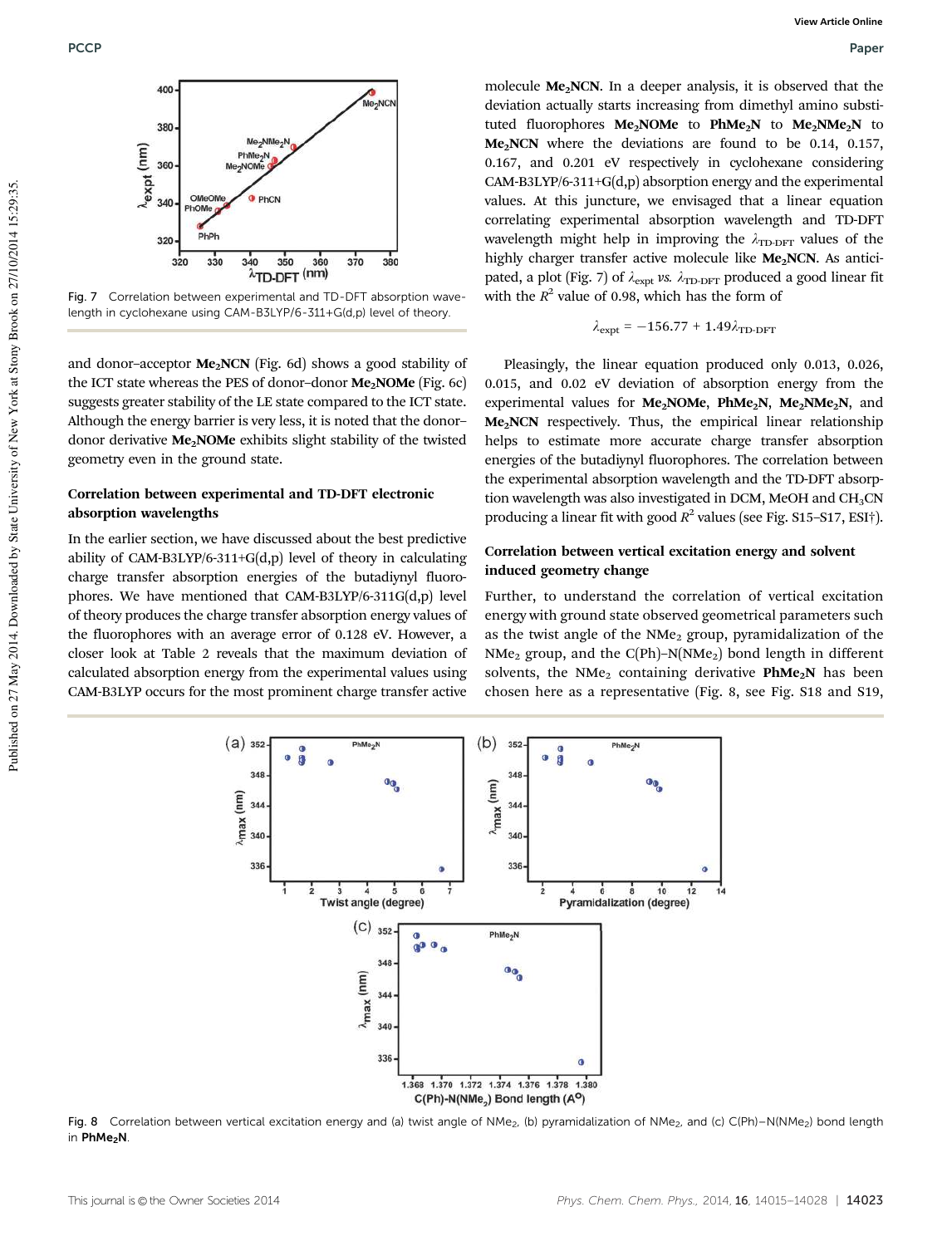#### Paper Paper Policy in the contract of the contract of the contract of the contract of the contract of the contract of the contract of the contract of the contract of the contract of the contract of the contract of the cont

ESI† for others). It is observed that higher the twist angle, and pyramidalization of the  $NMe<sub>2</sub>$  group, higher is the excitation energy of the  $NMe<sub>2</sub>$  containing derivative (Fig. 8a and b). Vertical excitation energy is also found to be higher for the case of the longer  $C(Ph)$ –N(NMe<sub>2</sub>) bond length (Fig. 8c). The data indicate that better the planarity of the  $NMe<sub>2</sub>$  group with the phenyl ring, better is the delocalization of electrons from the NMe<sub>2</sub> group to the phenyl ring (see Fig S3, ESI† for Mulliken charge analysis), and thus smaller is the excitation energy.

### Correlation of solvent polarity with ground state oscillator strength and dipole moment

From Fig. 9a, the change in oscillator strength with the dielectric constant has been noted to be interesting. There is considerable enhancement of oscillator strength on moving from gas phase to non-polar solvents like heptane and cyclohexane. The oscillator strength decreases from non-polar cyclohexane to polar methanol with a slight increase of oscillator strength for  $CH<sub>3</sub>CN$ , and DMF. On the other hand, the dipole moment is found to increase with increasing dielectric constant (Fig. 9b). Similar to oscillator strength, the dipole moment is also observed to increase from the gas phase to heptane and cyclohexane. The donor–acceptor derivative Me<sub>2</sub>NCN exhibits the highest dipole moment. It is important to note that the derivative PhCN having one strong electron withdrawing CN group possesses a higher dipole moment than  $PhMe<sub>2</sub>N$  which has a strong electron donating NMe<sub>2</sub> group. Anticipatorily, the derivatives  $Me<sub>2</sub>NMe<sub>2</sub>N$  having two strong electron withdrawing  $NMe<sub>2</sub>$  groups and the neutral derivative PhPh are found to have the lowest dipole moment.

### Excited state geometry and the effect of solvent

The excited state geometry calculation was started with two stationary geometries at the first excited state. One of the excited state geometries, which is planar (see Fig. S20, ESI†), was obtained from the optimized ground state geometry. On the other hand, another excited state geometry was achieved through  $90^\circ$  rotation of the two phenyl rings around the butadiyne moiety in optimized ground state geometry. The planar geometry leads to a LE state emission while the second geometry promotes to an ICT emission. Out of the three donor– donor derivatives OMeOMe, Me<sub>2</sub>NOMe, and Me<sub>2</sub>NMe<sub>2</sub>N, the derivative  $Me<sub>2</sub>NOMe$  has been chosen here to study the geometry

of the ICT emissive state along with PhOMe, PhMe<sub>2</sub>N, PhCN, and  $Me<sub>2</sub>NCN$ .

At this point, the ICT geometry attracts special attention owing to the fact that the two phenyl rings are twisted and almost perpendicular to each other. To our surprise, in addition to perpendicular geometry of the ICT state, a bending of the butadiyne moiety has been observed for the derivatives **PhMe<sub>2</sub>N**, **PhOMe**, and **Me<sub>2</sub>NOMe** (Fig. 10a–c). On the other hand, no bending of the butadiyne moiety has been noted for the fluorophores PhCN and  $Me<sub>2</sub>NCN$  (Fig. 10d and e). The important point is to note that the butadiynyl derivatives irrespective of the peripheral electronic substitutions are prone to the twisting conformation around the butadiyne moiety in the ICT emissive state. Our earlier experimental findings on the photophysics of butadiynyl derivatives revealed the strong intramolecular charge transfer character of such derivatives.<sup>16</sup> Thus, this theoretical finding of the twisted conformation of the ICT state probably indicates twisted intramolecular charge transfer (TICT) behaviour for the butadiynyl derivatives. At this juncture, it is worth stressing that while the TICT behavior, which is common in  $NMe<sub>2</sub>$  or  $NEt<sub>2</sub>$  containing donor-acceptor fluorophores, actually means the twisting of dialkyl substituted amine moiety with respect to the attached planar aromatic moiety, here, for the butadiynyl derivatives, it means the twisting of one phenyl ring with respect to the another phenyl ring around the butadiyne bridge. Even the derivatives PhMe<sub>2</sub>N, Me<sub>2</sub>NOMe, and Me<sub>2</sub>NCN where the NMe<sub>2</sub> group is present bear the  $NMe<sub>2</sub>$  group almost in the same plane with the attached phenyl ring in the ICT emissive state. Thus, if the dialkyl amine substituted phenyl ring is conjugated through



Fig. 10 Optimized geometry of (a) PhOMe, (b) PhMe<sub>2</sub>N, (c) Me<sub>2</sub>NOMe, (d) PhCN, and (e)  $Me<sub>2</sub>NCN$  in the ICT emissive state in  $CH<sub>3</sub>CN$  using B3LYP/6-311G(d,p) level of theory.



Fig. 9 Variation of (a) oscillator strength (CAM-B3LYP/6-311+G(d,p)) and (b) dipole moment (B3LYP/6-311G(d,p)) with the dielectric constant.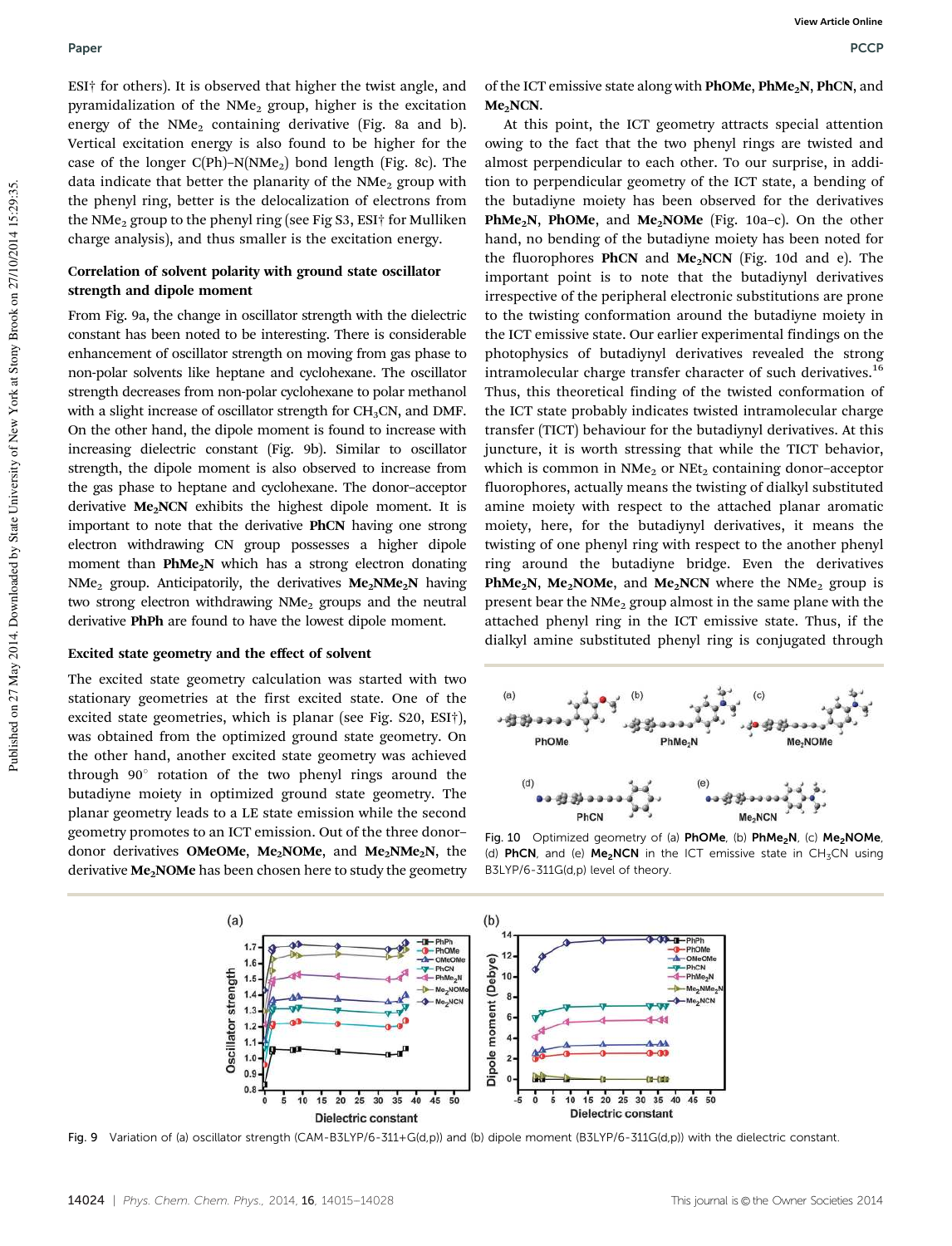Table 4  $C(Ph) - N(NMe<sub>2</sub>)$  and  $C(Ph) - O(OMe)$  bond length in the excited state

|                                                  |              |                    | <b>Excited</b> state |                    |         |                    |
|--------------------------------------------------|--------------|--------------------|----------------------|--------------------|---------|--------------------|
|                                                  | Ground state |                    | Planar               |                    | Twisted |                    |
| Bond length (A)                                  | $Cyclo^a$    | CH <sub>3</sub> CN | Cyclo                | CH <sub>3</sub> CN | Cyclo   | CH <sub>3</sub> CN |
| $C(Ph)-N(NMe2)$<br>bond length<br>in $PhMe2N$    | 1.375        | 1.368              | 1.368                | 1.363              | 1.357   | 1.340              |
| $C(Ph)-O(OMe)$<br>bond length<br>in PhOMe        | 1.357        | 1.355              | 1.352                | 1.345              | 1.337   | 1.331              |
| <sup><i>a</i></sup> Cyclo indicates cyclohexane. |              |                    |                      |                    |         |                    |

the butadiyne bridge with another phenyl ring it is likely that the twisting in the ICT state will occur between the two aromatic rings along the butadiyne conjugation and twisting of such derivatives will not necessarily mean the twist of the amine group.

At this stage, we were particularly keen to look at the C(Ph)–  $N(NMe<sub>2</sub>)$  bond length of the derivatives in cyclohexane and CH<sub>3</sub>CN. The fluorophore  $PhMe<sub>2</sub>N$  was chosen here as the representative. Table 4 demonstrates that the  $C(Ph)-N(NMe<sub>2</sub>)$ bond length decreases from the planar to twisted geometry in cyclohexane and  $CH<sub>3</sub>CN$  respectively. The decrease of the bond length could be attributed to the charge transfer character of the twisted ICT state. A similar observation was also found for the  $C(Ph)$ – $O(OMe)$  bond length in **PhOMe** where the  $C(Ph)$ – O(OMe) bond length is observed to decrease from planar to twisted geometry in the excited state (Table 4).

#### LE and ICT emission energies

In an effort to evaluate LE and ICT emission energies of the butadiynyl fluorophores, a series of DFT functionals such as B3LYP, PBE0, M052X, LC-BLYP, and CAM-B3LYP were tested. The 6-311+G(d,p) basis set was considered for fluorescence energy calculation without further screening of the basis set. It is observed from Table 5 that the B3LYP functional yields a better result for LE emission compared with the experimental values. On the other hand, the CAM-B3LYP functional produces good results for ICT emission energies which are closer to experimental values (Table 6).

At this juncture, considering the possibility of charge transfer related problems being embedded in the TD-B3LYP optimized ICT geometry, the ICT geometry of the  $PhMe<sub>2</sub>N$  was optimized with TD-CAM-B3LYP as a test study and thus, the obtained geometry was used for the vertical de-excitation

Table 5 LE emission energy using different functionals and the 6- 311+G(d,p) basis set

|                              |              |              |              | LE emission energies (in eV) in $CH3CN$ |              |                                                                 |
|------------------------------|--------------|--------------|--------------|-----------------------------------------|--------------|-----------------------------------------------------------------|
|                              |              |              |              |                                         |              | Molecules Expt. <sup>a</sup> B3LYP PBE0 M052X LC-BLYP CAM-B3LYP |
| PhOMe<br>PhMe <sub>2</sub> N | 2.93<br>2.64 | 2.94<br>2.80 | 3.01<br>2.87 | 3.21<br>3.12                            | 3.30<br>3.28 | 3.13<br>3.07                                                    |

*<sup>a</sup>* Ref. 16.

Table 6 ICT emission energy using different functionals and the 6- 311+G(d,p) basis set

|                              |              |              |              | ICT emission energies (in eV) in $CH3CN$ |                                             |              |
|------------------------------|--------------|--------------|--------------|------------------------------------------|---------------------------------------------|--------------|
| Molecules                    |              |              |              |                                          | Expt. <sup>a</sup> B3LYP PBE0 M052X LC-BLYP | CAM-B3LYP    |
| PhOMe<br>PhMe <sub>2</sub> N | 2.45<br>2.20 | 2.13<br>1.91 | 2.19<br>1.99 | 2.11<br>2.05                             | 2.37<br>2.38                                | 2.31<br>2.23 |
| $^a$ Ref. 16.                |              |              |              |                                          |                                             |              |

energy calculation. The calculated emission energy (2.10 eV) using the TD-CAM-B3LYP optimized geometry was in reasonably good agreement with the experimental one (2.20 eV). However it did not produce any better result than the result obtained from the previous methodology (2.23 eV). The difference of 0.13 eV emission energy calculated from B3LYP and CAM-B3LYP optimized ICT geometry could be attributed to the minor geometrical changes of the two optimized geometries (see Fig. S21, ESI†).

It is evident from Tables 5 and 6 that although the CAM-B3LYP functional substitutes other functionals in predicting charge transfer energies of the butadiynyl fluorophores, the B3LYP functional takes credit in calculating LE emission energies of the derivatives. Again, to our surprise, ICT emission energies of the derivatives PhCN, and  $Me<sub>2</sub>NCN$ , where the two phenyl rings are perpendicular but the butadiyne moiety is not bent, were found to be accurate using the B3LYP functional rather than the CAM-B3LYP functional (see Table S3, ESI†). Thus, it is noted that the accuracy of the functionals is much better for calculating absorption energies rather than calculating emission energies, which is again not surprising. However, at this juncture, the success of the B3LYP functional over the CAM-B3LYP functional in predicting LE emission energy needs to be addressed. In the earlier section where vertical absorption energies and molecular orbitals were discussed, it has been mentioned that the charge transfer absorption mainly involves the HOMO to the LUMO for the  $S_0 \rightarrow S_1$  state. This observation for the butadiynyl fluorophores



Fig. 11 (a) HOMO and (b) LUMO of PhMe<sub>2</sub>N in the ICT emissive state in  $CH<sub>3</sub>CN$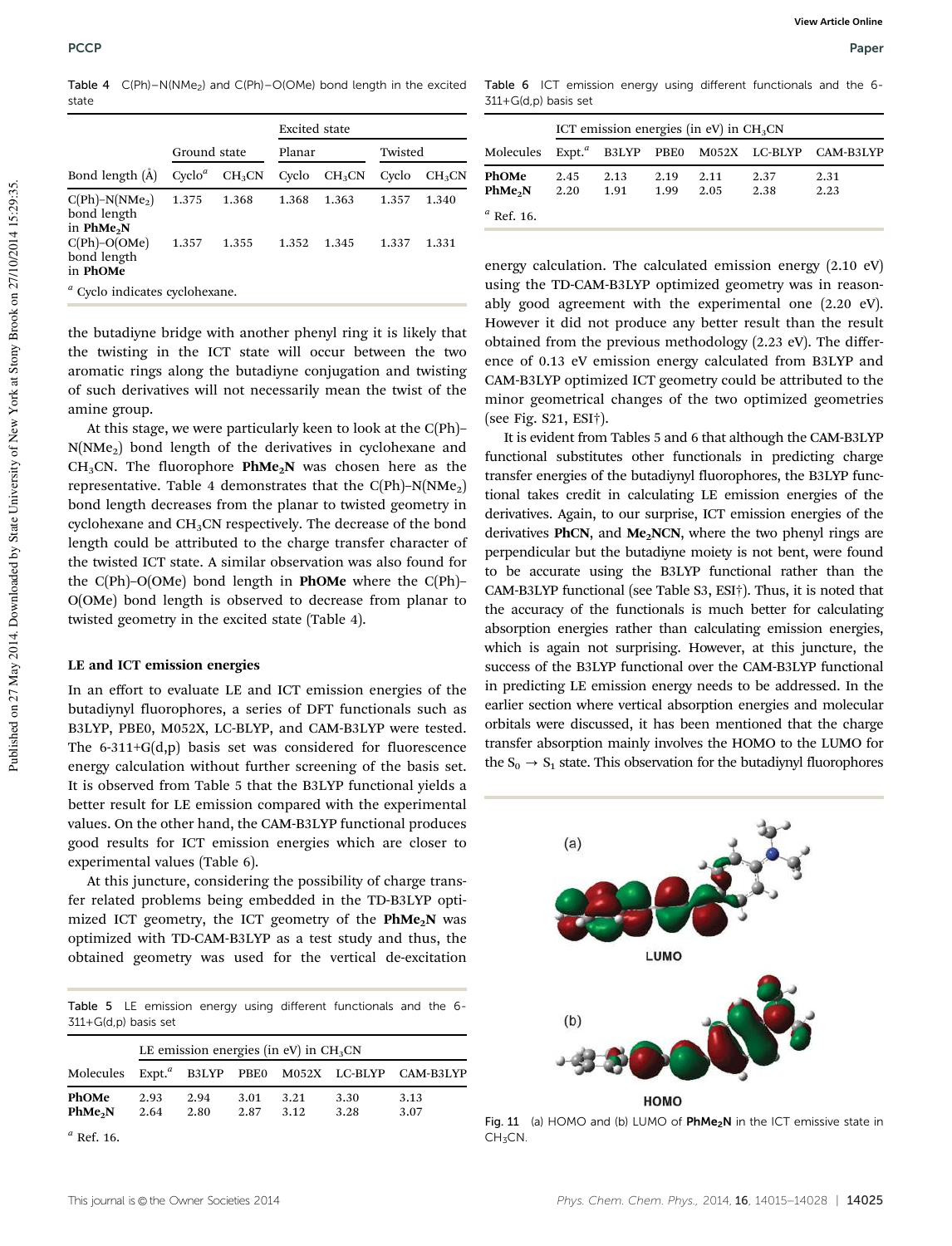has been found to be the same in all the calculations invoking different functionals. However, the B3LYP functional exhibits a minor contribution for the  $S_0 \rightarrow S_1$  transition in addition to the major contribution of HOMO to LUMO transition. It is the minor contribution which actually contributes to the LE state, which has been mentioned in our earlier article.<sup>16</sup> Thus, here, in our excited state study, the success of the B3LYP functional in predicting LE emission energies is although not surprising, attracts special attention.

#### Molecular orbitals and intramolecular charge transfer

Fig. 11 demonstrates that the HOMO of the ICT emissive state of PhMe<sub>2</sub>N mainly constitutes the donor moiety—the dimethylamino group substituted phenyl ring and the butadiyne moiety. On the other side, the LUMO of the ICT state of  $PhMe<sub>2</sub>N$ spreads over the acceptor moiety—the unsubstituted phenyl ring and the butadiyne moiety. Such localization of HOMO and LUMO electron density on donor and acceptor parts of the fluorophore respectively is attributed to the strong ICT character of the fluorophore (see Fig. S22, ESI† for HOMO and LUMO for other fluorophores). The noteworthy observation is that the butadiyne moiety acts as a bridge between the donor and acceptor moieties assisting the system in the ICT process. In our earlier work, $16$  we hinted this ICT character of the

butadiynyl fluorophores through ground state molecular orbital calculations. In this article, the aforementioned observation of electronic distributions in molecular orbitals being in the excited state unambiguously supports the ICT behaviour of the butadiynyl fluorophores. Moreover, the red shifted emission (Table 6) originating from the twisted geometry compared to that of the planar geometry (Table 5) assures the ICT emission.

#### Absorption and emission transition dipole moment vectors

Comprehending the absorption and emission characteristics of the fluorophores, at the end, our attention was directed at the understanding of transition dipole moment (TDM) vectors of the fluorophores. The absorption TDM vector of the fluorophores (Fig. 12), which have a strong donor  $NMe<sub>2</sub>$  group, lies along the long axis of the fluorophores and pointing away from the donor part. Such observation, that is, orientation of the TDM vector along the long axis is also noted for the derivatives which contain a strong acceptor CN group such as **PhCN** and  $Me<sub>2</sub>NCN$ . For the derivatives PhCN and  $Me<sub>2</sub>NCN$ , the TDM vector originates from the unsubstituted phenyl ring which is the donor part of the fluorophores. Interestingly, the fluorophores which have the OMe group as a weak electron donor have the TDM vector along the short axis of the molecules. For example, the fluorophore OMeOMe which has two weak



Fig. 12 Absorption transition dipole moment in CH<sub>3</sub>CN using CAM-B3LYP/6-311+G(d,p) level of theory.



Fig. 13 LE transition dipole moment in  $CH_3CN$  using  $CAM-B3LYP/6-311+G(d,p)$  level of theory.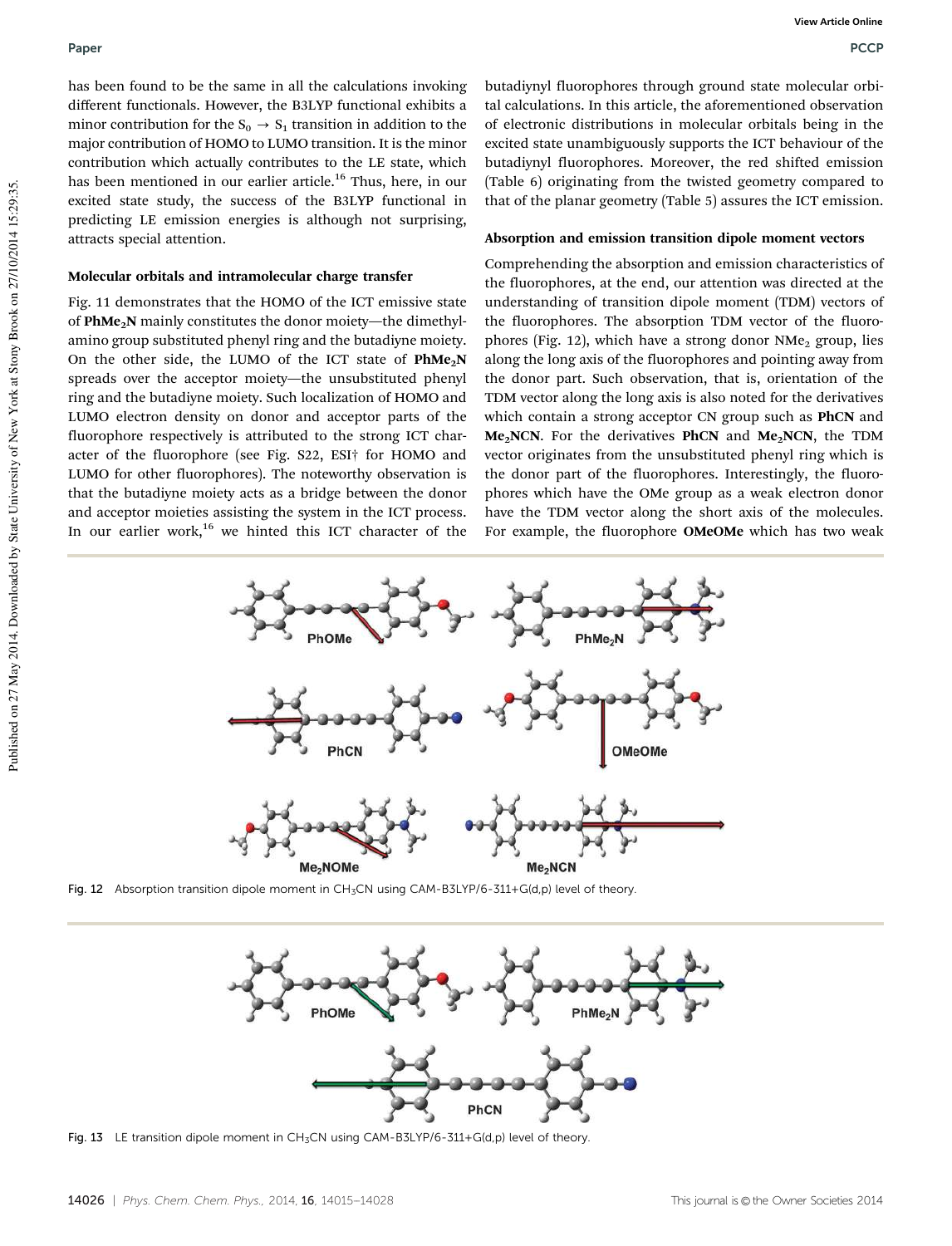

Fig. 14 ICT transition dipole moment in CH<sub>3</sub>CN using CAM-B3LYP/6-311+G(d,p) level of theory.

donating OMe groups possesses the TDM vector almost parallel to the short molecular axis of the derivative. The TDM vector of the molecule PhOMe which has only one weak donor OMe group makes an angle with the long molecular axis of the derivative. Even the angle approaches closer to the long molecular axis for the derivative  $Me<sub>2</sub>NOMe$  which contains a weak donor OMe and a strong donor NMe<sub>2</sub> group. Thus, the absorption TDM vectors of the butadiynyl fluorophores are found to orient either along the short axis or the long axis depending on the nature of the substituent present at the periphery of the diphenyl butadiyne moiety.

The TDM vector for the LE emission (Fig. 13) was found to be almost in a similar direction like absorption TDM. But, the magnitude of TDM for LE emission differs from the absorption TDM (see Table S4, ESI† for TDM values). The TDM vector for ICT emission (Fig. 14) is very interesting. For the fluorophores which have the  $NMe<sub>2</sub>$  group such as  $PhMe<sub>2</sub>N$ , the TDM vector shifts its position from the long axis to the short axis unlike absorption TDM and LE TDM (Fig. 14).

## Conclusion

In conclusion, a detailed theoretical investigation of the geometry of ground and excited states, absorption and fluorescence properties of a series of diphenyl butadiynyl fluorophores through the assessment of several TDDFT functionals with the inclusion of solvent effects has been accomplished. The very important outcomes of the present investigation can be summarized as follows:

(1) CAM-B3LYP functional was found to be very accurate in the calculation of charge transfer electronic absorption energies of the butadiynyl fluorophores. CAM-B3LYP functional was also found to give good results for ICT emission energies while B3LYP was found to be effective for the calculation of LE emission energies. On the other hand, hybrid functionals such as B3LYP and PBE0 were observed to produce TDDFT PES with the good description of the stability of LE and ICT states as a function of torsional angle.

(2) The intramolecular charge transfer emission of the fluorophores was observed to originate from the TICT state where the two phenyl rings are found to be perpendicular to each other around the butadiyne bridge. The bending of the butadiyne moiety for the donor–donor and donor–neutral substituted phenyl ring containing butadiynyl fluorophores in the ICT emissive state is noteworthy owing to the fact that bending of the butadiyne moiety is not trivial in the solution state.

(3) The orientation of the transition dipole moment (TDM) vector of the butadiynyl fluorophores was found to be different for the fluorophores. Although the core backbone moiety of all the fluorophores is the same that is diphenyl butadiyne, it is the substituent at the periphery of the diphenyl butadiyne which strongly directs the direction of the TDM vector.

Thus, we believe that our studies usher in a new platform to understand and analyze the absorption and emission properties of the butadiynyl fluorophores and thus will help in prior designing of new synthetic advanced butadiynyl fluorophores minimizing synthetic efforts and costs.

# Acknowledgements

The authors thank DST, New Delhi, for financial support. High performance computing facility of IIT Madras is greatly acknowledged. AKP thanks CSIR, New Delhi, for research fellowship.

### References

- 1 S. T. Wu, H. H. B. Meng and L. R. Dalton, *J. Appl. Phys.*, 1991, 70, 3013–3017.
- 2 S. T. Wu, J. D. Margerum, H. B. Meng, L. R. Dalton, C. S. Hsu and S. H. Lung, *Appl. Phys. Lett.*, 1992, 61, 630–632.
- 3 S.-T. Wu, M. E. Neubert, S. S. Keast, D. G. Abdallah, S. N. Lee, M. E. Walsh and T. A. Dorschner, *Appl. Phys. Lett.*, 2000, 77, 957–959.
- 4 M. F. Beristain, T. Ogawa, G. Gomez-Sosa, E. Muñoz, Y. Maekawa, F. Halim, F. Smith, A. Walser and R. Dorsinville, *Mol. Cryst. Liq. Cryst.*, 2010, 521, 237–245.
- 5 G. S. Kottas, L. I. Clarke, D. Horinek and J. Michl, *Chem. Rev.*, 2005, 105, 1281–1376.
- 6 T. J. Taylor and F. P. Gabbaı¨, *Organometallics*, 2006, 25, 2143–2147.